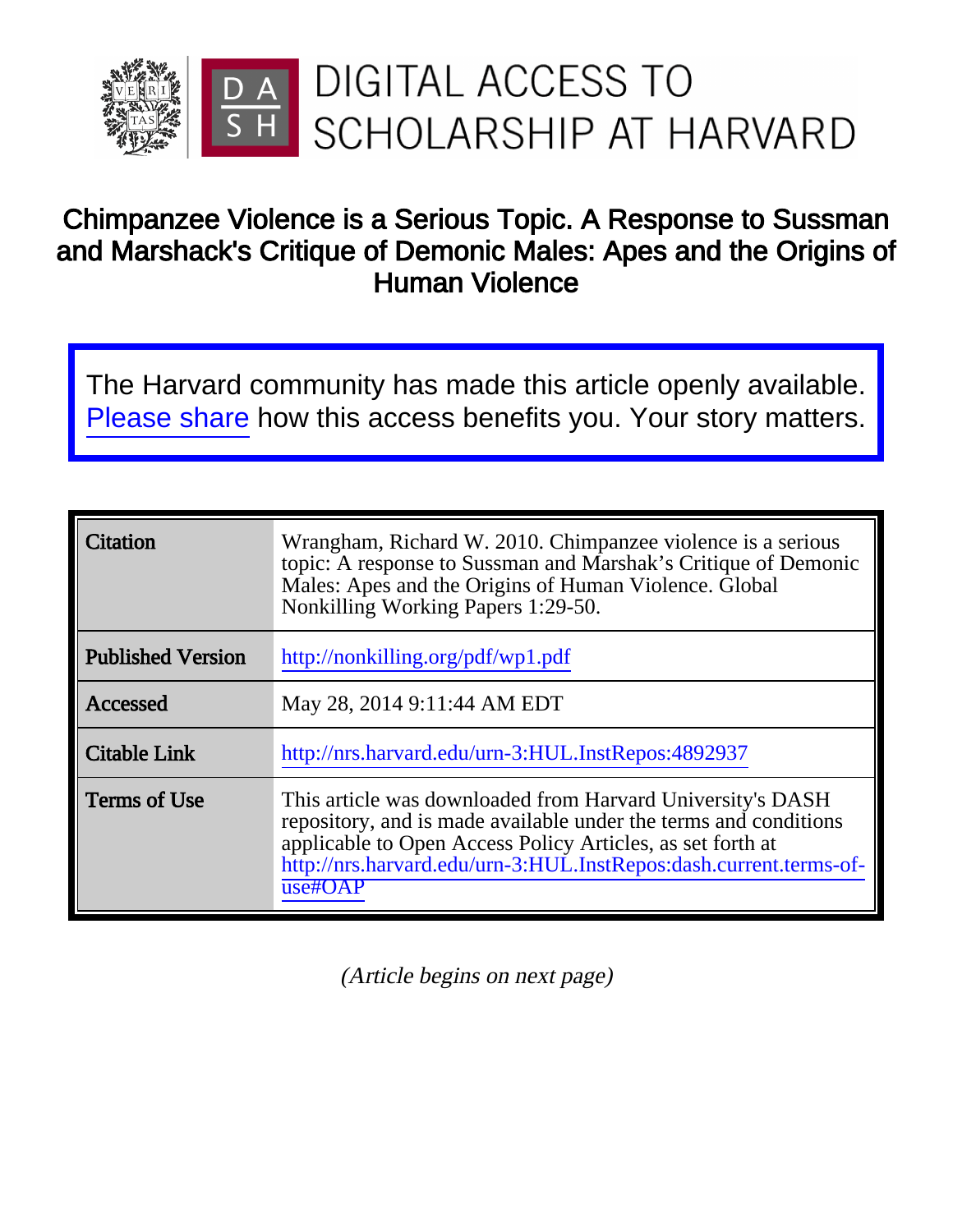Chimpanzee violence is a serious topic:

A response to Sussman and Marshack's critique of *Demonic Males: Apes and the Origins of Human Violence (Wrangham & Peterson 1996)*.

Richard Wrangham

Department of Human Evolutionary Biology, Peabody Museum, Harvard University. January 2010

In *The Moral Equivalent of War,* published as tensions were mounting before the First World War, the American psychologist and philosopher William James (1910) brought together two superficially contradictory beliefs. On the one hand, he noted, "History is a bath of blood" (James 1910: 4). He wrote that among tribal societies "to hunt a neighboring tribe, kill the males, loot the village and possess the females, was the most profitable, as well as the most exciting, way of living" (James 1910: 3-4). He described Greek and Roman history as a panorama of war for war's sake, and he traced the same tendencies throughout history to the modern day. "Such was the gory nurse that trained soldiers to cohesiveness," James wrote. "Our ancestors have bred pugnacity into our bone and marrow, and thousands of years of peace won't breed it out of us" (James 1910: 6).

On the other hand, James was a passionate pacifist who regarded war as "a transitory phenomenon in social evolution" (James 1910: 8). "I devoutly believe in the reign of peace and in the gradual advent of some sort of socialistic equilibrium," he wrote (James 1910: 14). "The fatalistic view of the war function is to me nonsense …" (James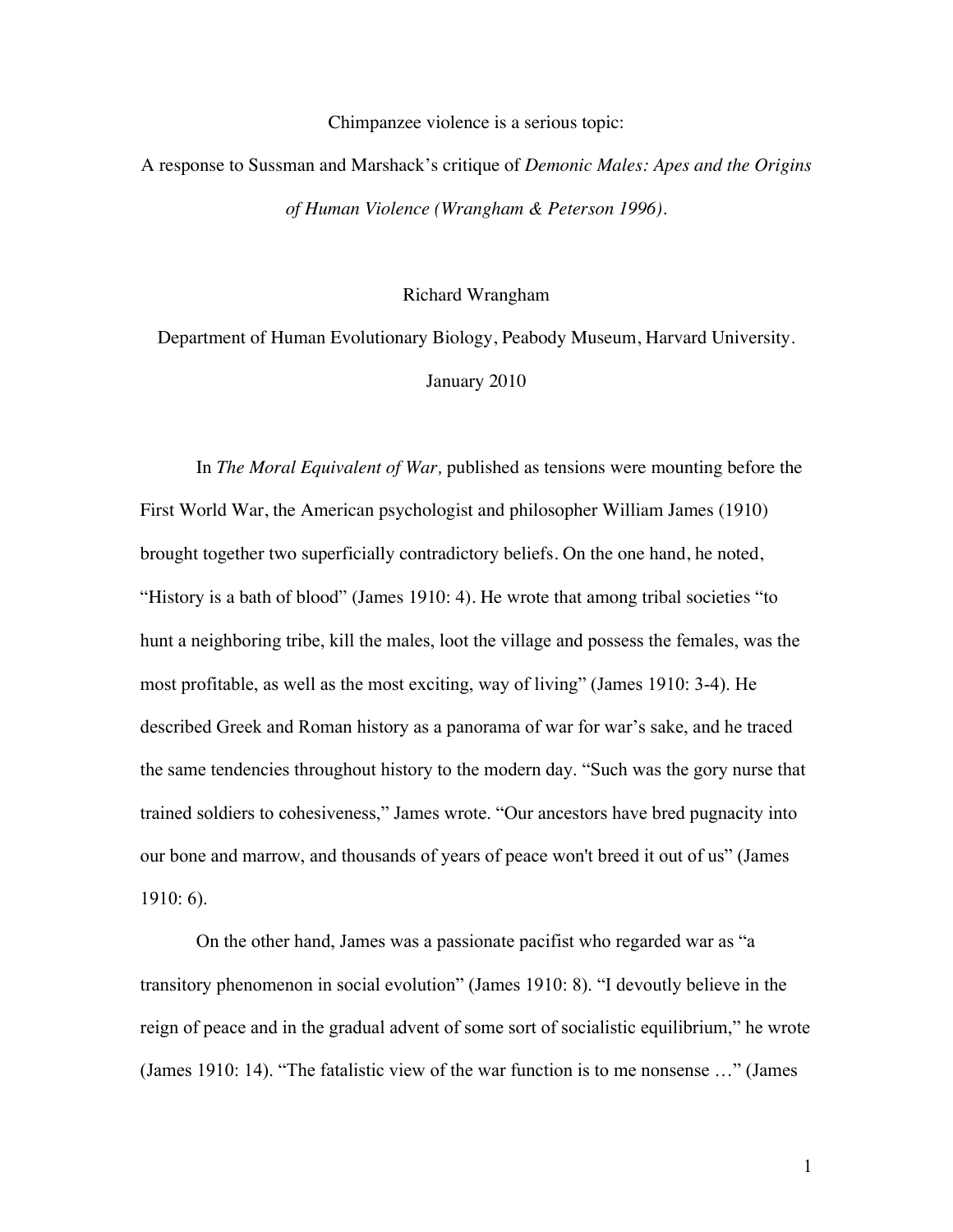1910: 14). Squaring these sentiments with his belief that war is somehow part of our biology, he felt that the great challenge for the future was to find a moral equivalent of war, some activity that would substitute for its dangerous attractions. James' idea that young men need to be challenged with non-war activities has been credited with heralding such institutions as the Peace Corps.

I begin my comment on Sussman and Marshack's critique of *Demonic Males* with William James not because the details of James' ideas were necessarily right, but because I regard him as illustrating and validating the enterprise that Dale Peterson and I undertook. Being concerned that the unpleasantly martial facts of history might induce pessimism, James aimed for constructive thinking without being weakly utopian. So he developed a theory of violence and used it to foreshadow a more peaceful future. His theory was that young men enjoyed war because they liked the excitement of fighting: "The horror makes the thrill," he wrote. Accordingly, institutions were needed that would satisfy young men's need for such feelings without war. Thus he reconciled his understanding that violence comes from biological predispositions with a forwardlooking and ultimately optimistic view of the human future. Tolstoy was likewise a pacifist who understood humans to be profoundly drawn to violence. But he had a different theory from James, which was that fear of the Lord was the only motivation for peace. *Demonic Males* has a different theory again. Among other things it proposes that men are inherently more dangerous than women, and that massive imbalances of power among hostile entities tend to induce violence. These various approaches have their differences but they are united in one vital way: they assume that an understanding of violence paves the way for reducing it. I am surprised and disappointed that Sussman  $\&$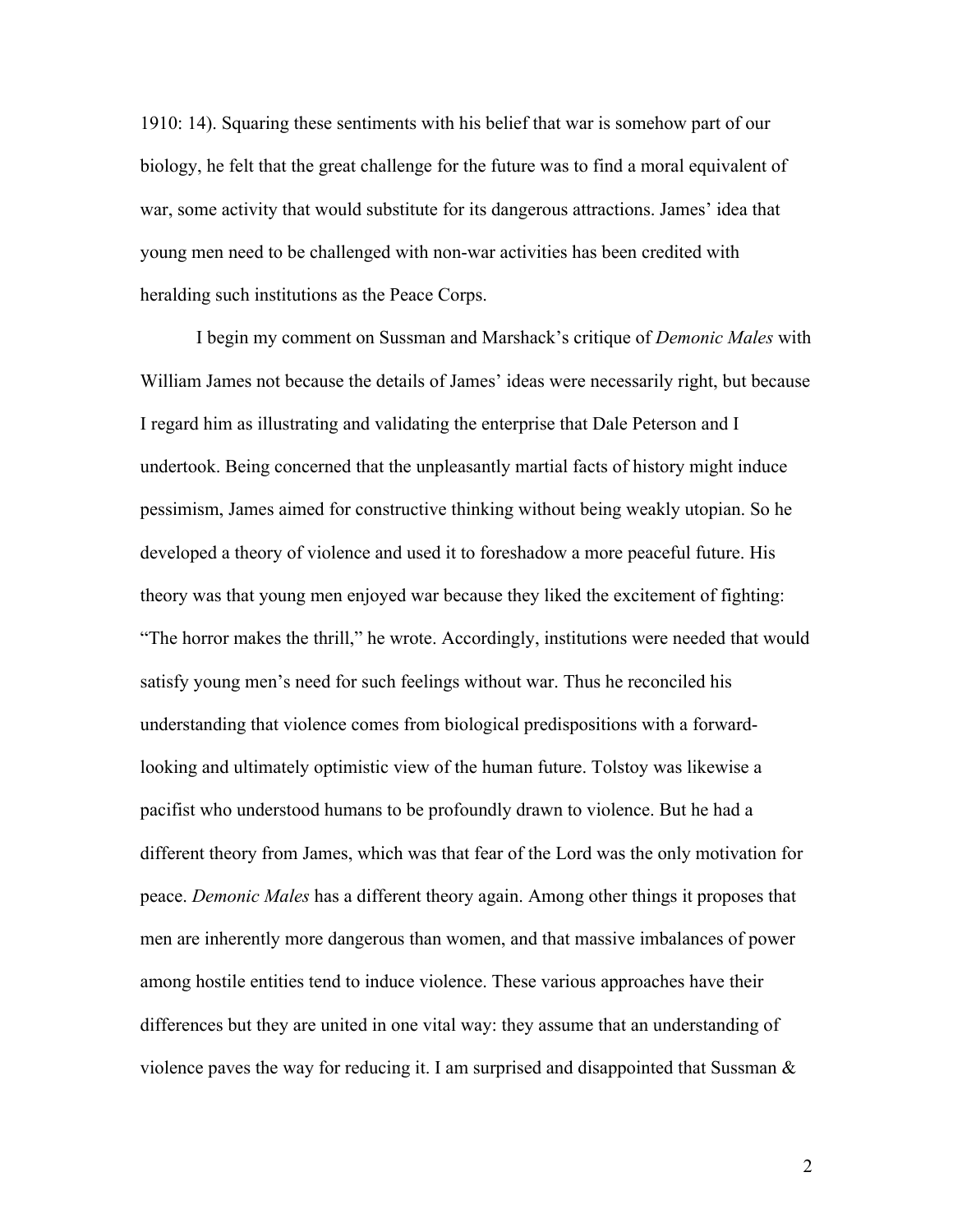Marshack take a different message from *Demonic Males*. Their notion appears to be that if a behavior is argued to have a biological basis, it must therefore be inevitable. I am surprised at their making this deterministic fallacy, especially since in Chapter 5 of *Demonic Males* Peterson and I explicitly rejected it. There were many who read *Demonic Males* without thinking that it implied any kind of biological determinism, but for those that did, I apologize for not making even clearer our repudiation of it.

My own reasons for interest in the evolution of aggression began with a personal exposure to inter-group hostility among chimpanzees in the early 1970s. Such interactions were then being detected for the first time. The revelation of intense violence and killing in a close relative raised obvious and important questions about the underlying biology for our research team, but it did not promote the sense of fatalism that Sussman and Marshack fear. Strikingly, the three senior scientists who were most closely involved with the discovery of chimpanzee lethal violence at Gombe in the 1970s have all subsequently campaigned particularly strongly against war. Jane Goodall (who was my field advisor for my PhD while I was studying chimpanzees in the early 1970s) was appalled by the discoveries of infanticide, rape and killing of adults among chimpanzees, and wrote eloquently and explicitly about them. Since 2002 Goodall has been a United Nations Messenger of Peace and a tireless advocate for non-violence and a sustainable world. Robert Hinde (my PhD advisor) has written extensively about the deep prospects for peace among nations, including a book on eliminating inter-state conflict (*War No More*, Hinde and Rotblat 2003), and continues to campaign at the highest levels for reductions in nuclear weaponry through his intense involvement with the Pugwash group. David Hamburg, who like Hinde visited Gombe in the 1970s during the time when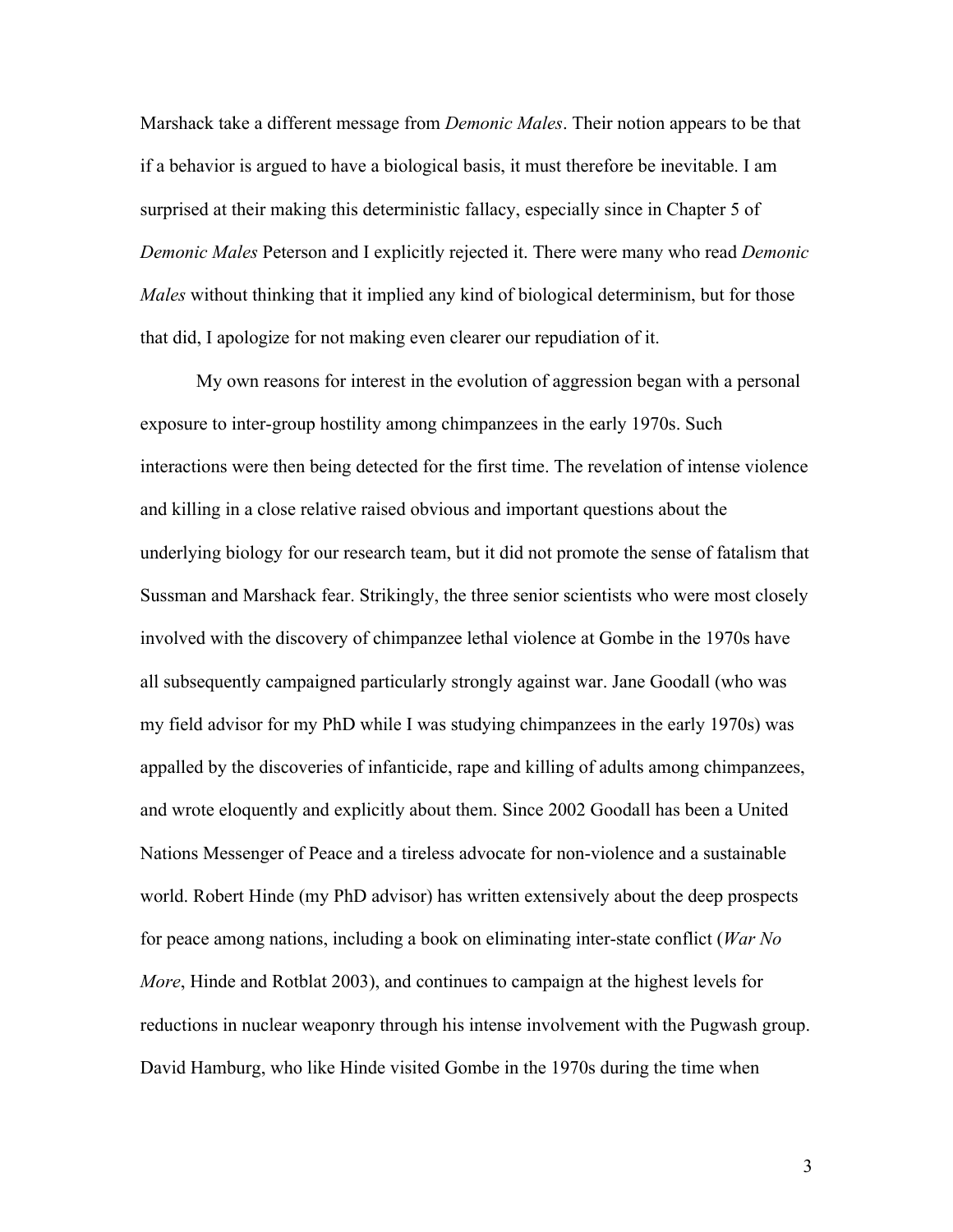patterns of chimpanzee violence were coming into focus, was originally an academic psychiatrist. Hamburg was particularly strongly affected by the revelations. He produced an important analysis of chimpanzee violence with the same essential argument as in *Demonic Males* (Hamburg and Trudeau 1981), and worked for decades with various US administrations and at the UN to help reduce violence around the world. His very important book *Preventing Genocide* (Hamburg 2010) is rich in detailed practical solutions for international peace-making and war-preventing mechanisms, yet explicit about the lessons from evolution.

The examples of James, Goodall, Hinde and Hamburg stand as challenges to the idea of Sussman and Marshack (S&M) that "if human problems such as warfare and killing are seen as universal, primordial, adaptive and natural, then … these views may become virtually immutable in the collective unconscious, diminishing our impetus for positive change." James, Goodall, Hinde and Hamburg show that exposure to chimpanzee violence, and in some cases an understanding that it was closely related to human violence, did not propel them into fatalism.

Similarly for my own part, I believe that studies such as *Demonic Males* can help promote the non-killing philosophy by grappling with such questions as why some species are more violent than others, and what the answers mean for our species' future. Of course whether or not that potential is realized depends on the validity of facts and theory, as S&M note. S&M argue that the evidence for chimpanzee violence in *Demonic Males* was inadequate. Certainly we knew less then than we do now. As it turns out, the evidence for chimpanzees killing each other has since mounted steadily since *Demonic Males* was published.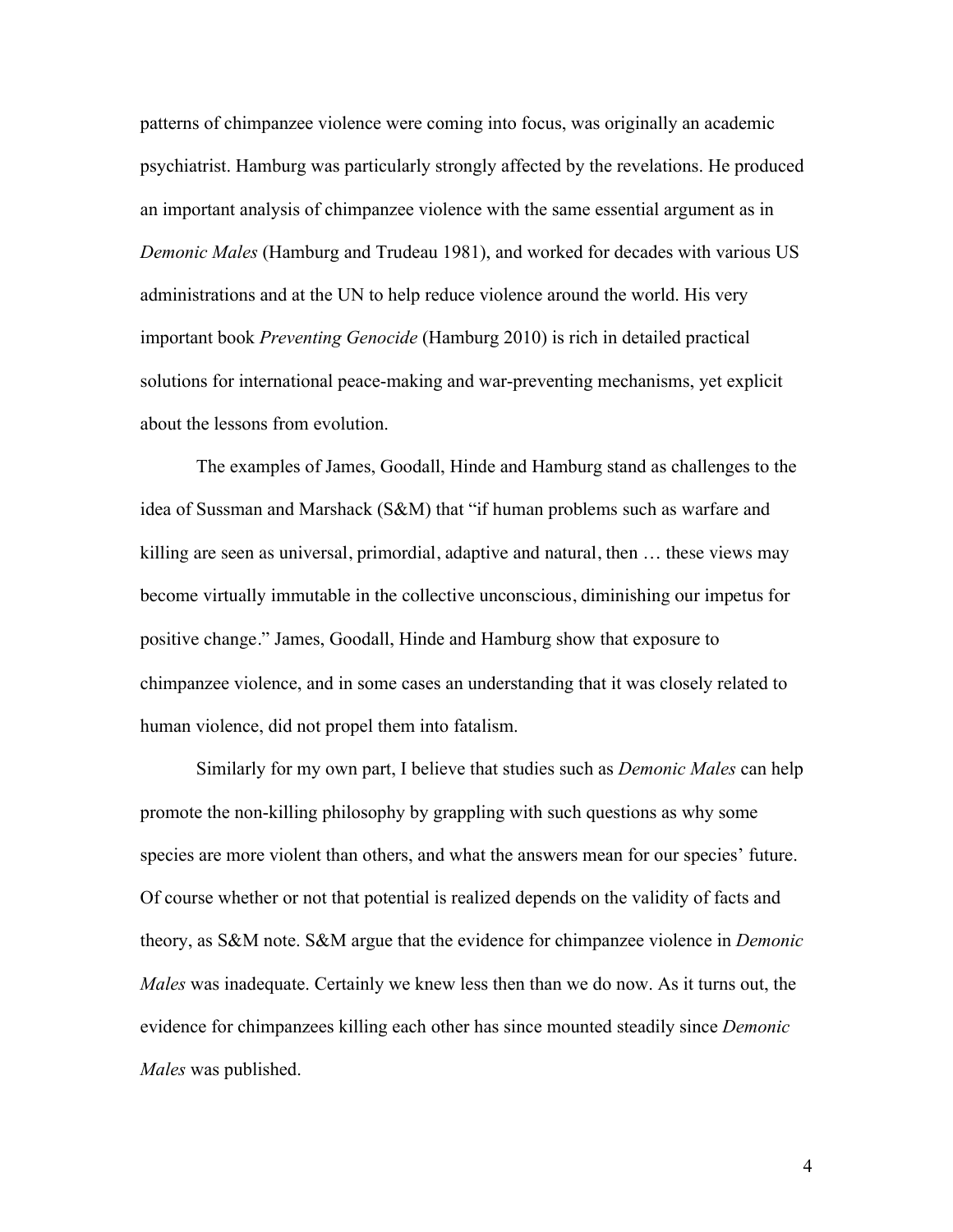#### *The frequency and distribution of lethal violence in chimpanzees.*

The "real controversy", S&M suggest, lies in the question "just how common is coalitionary conspecific killing in chimpanzees?". S&M conclude that "in observations totaling over 215 years, there have been very few recorded instances of extreme violent behavior." Accordingly "the evidence and the interpretations are suspect and controversial." S&M imply that observations of coalitional killing by chimpanzees are so rare that they are unimportant and/or untrue.

Coalitionary killings among chimpanzees are certainly rare. Nevertheless current estimates suggest that they occur at a frequency not very different from war deaths among human pre-state societies (which themselves occur at a substantially higher rate than war deaths in twentieth-century industrial nations, Keeley 1996). In a survey of nine study communities in the five longest-studied populations of chimpanzees with more than one community, Wrangham et al (2006) reported that the median risk of violent death for chimpanzees from inter-community killing (69-287 per 100,000 per year) fell in the same order of magnitude as the median reported values for rates of death from warfare among subsistence-society hunters and farmers (164 and 595 per 100,000 per year, respectively). Wrangham et al's (2006) rates for humans came from the 32 subsistence societies for which data could most easily be found, from the famously pacific Semai to various warlike groups. Since any particular tabulation of frequency data would be altered by sampling different societies and different periods, the comparison does not justify strong conclusions about the relative rate of war deaths among farmers, hunters and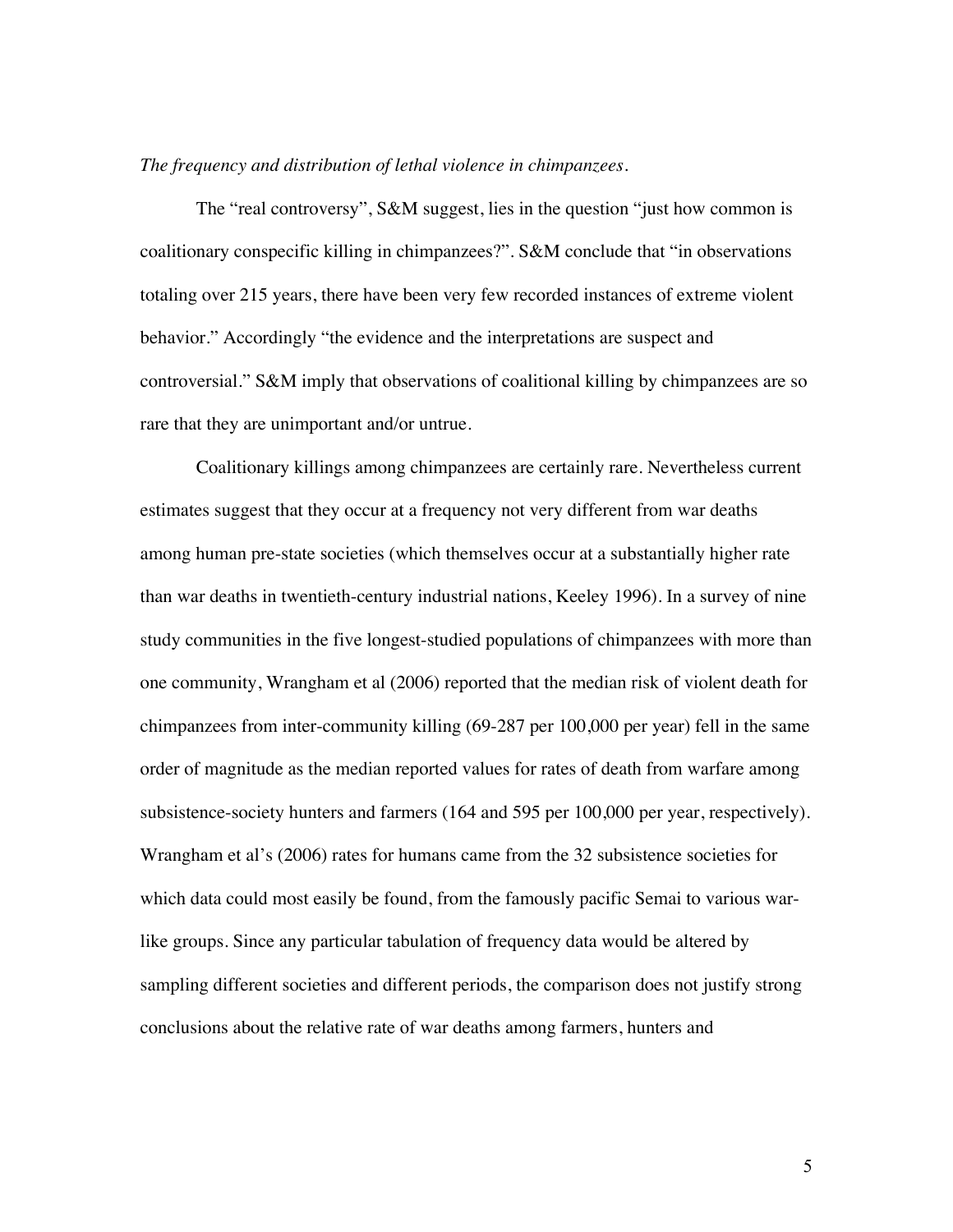chimpanzees. Still, these estimates show that if violent death has been important among human populations, as few would deny, it is important for chimpanzees.

The five chimpanzee populations that provided data in Wrangham et al.'s (2006) study were Budongo and Kibale (Uganda), Gombe and Mahale (Tanzania) and Taï (Ivory Coast). Data came from up to 2004. At that time coalitionary killing had not been seen in inter-community contexts in Budongo or Taï. Inter-community interactions (and even the location of inter-community boundaries) in Budongo remain poorly understood but seven infant corpses have been found in contexts suggestive of intergroup killing (Reynolds 2005). Two cases of coalitionary killing have now been recorded in Taï (Boesch et al. 2008). Evidence of coalitionary killing has also come from a six-month study of unhabituated chimpanzees in Gabon (Boesch et al. 2007), from Kalinzu Forest in Uganda (Hashimoto and Furuichi 2005) and in the Republic of the Congo, where Goossens et al. (2005) described the results of 8 years of monitoring of 37 wild-born captive chimpanzees released into the Conkouati-Douli National Park. Goossens et al. (2005) reported that "encounters with wild chimpanzees were a major cause of mortality in released males, and 40–50% of released males would have died without veterinary intervention." They concluded that "males should not be released where wild chimpanzees occur, as they are likely to be attacked and killed." Boesch et al. (2007) drew two general conclusions: "1) wild chimpanzees may be very aggressive even in the absence of human observers, which can lead to conspecific killings, in contradiction to the suggestion of Clark (2002) and Power (1991); and 2) wild chimpanzees resort to intercommunity killing through most of their natural range, from groups in rather open habitat to ones in the dense forest, as well as groups that are artificially provisioned, ones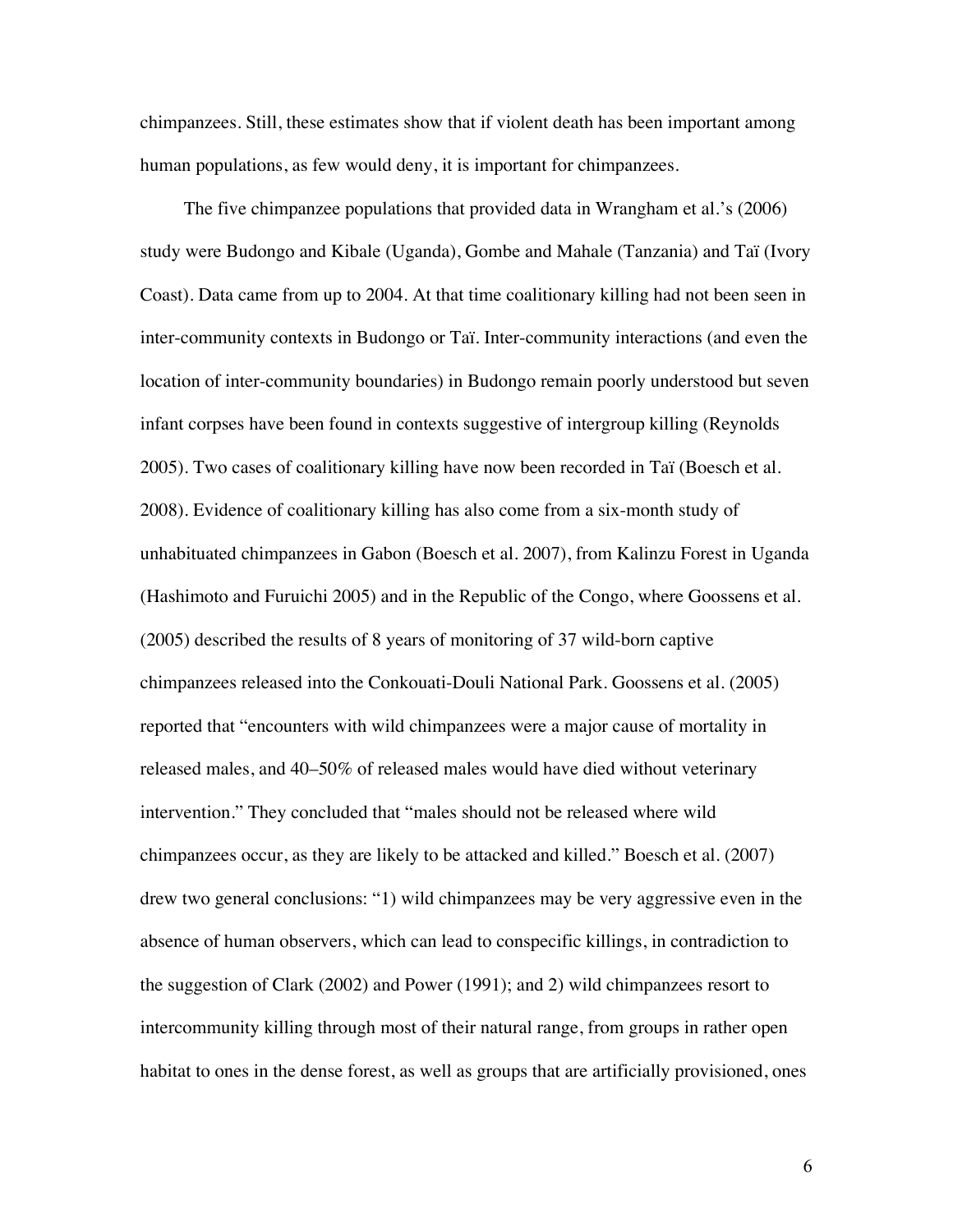under regular human observation, and ones not habituated to human presence." Thus recent data has abundantly affirmed the conclusion drawn in *Demonic Males* that coalitionary killing is a characteristic behavior of chimpanzees.

S&M draw attention to three kinds of observation that appear to challenge that conclusion. First, they suggest that after Goodall began her studies in Gombe there were so many years without violence that non-violence should be regarded as the true pattern. But S&M are confused. They claim 24 years without violence, from 1950 to 1974. They should have said 11 years: Goodall's study began in 1960, and the first intergroup infanticide was seen in 1971. Even 11 years is too long a period to provide evidence about inter-community killing, because observers did not start following habituated chimpanzees throughout their territory until the late 1960s (about 1968). Up to that time, either the chimpanzees were poorly habituated to humans (from 1960 to about 1963), or the research team confined their observations to a small provisioning area visited by chimpanzees in search of bananas, close to the center of the study community's territory. After 1968 most observations outside the provisioning area were at first relatively brief (around a half day). In 1971 David Bygott became the first researcher to regularly follow chimpanzees to the borders of their range, and later that year he saw the first recorded inter-community infanticide (Bygott 1972). In 1972 I became the first observer to rely on all-day observations for my research, and like Bygott and subsequent researchers I regularly saw intensely hostile intergroup interactions. Given the overall rarity of intercommunity violence, a latency of about three years from the start of regular observations in the natural environment to the first killing (1968 to 1971) is no surprise.

Second, S&M suggest that some of the reported killings might have been deaths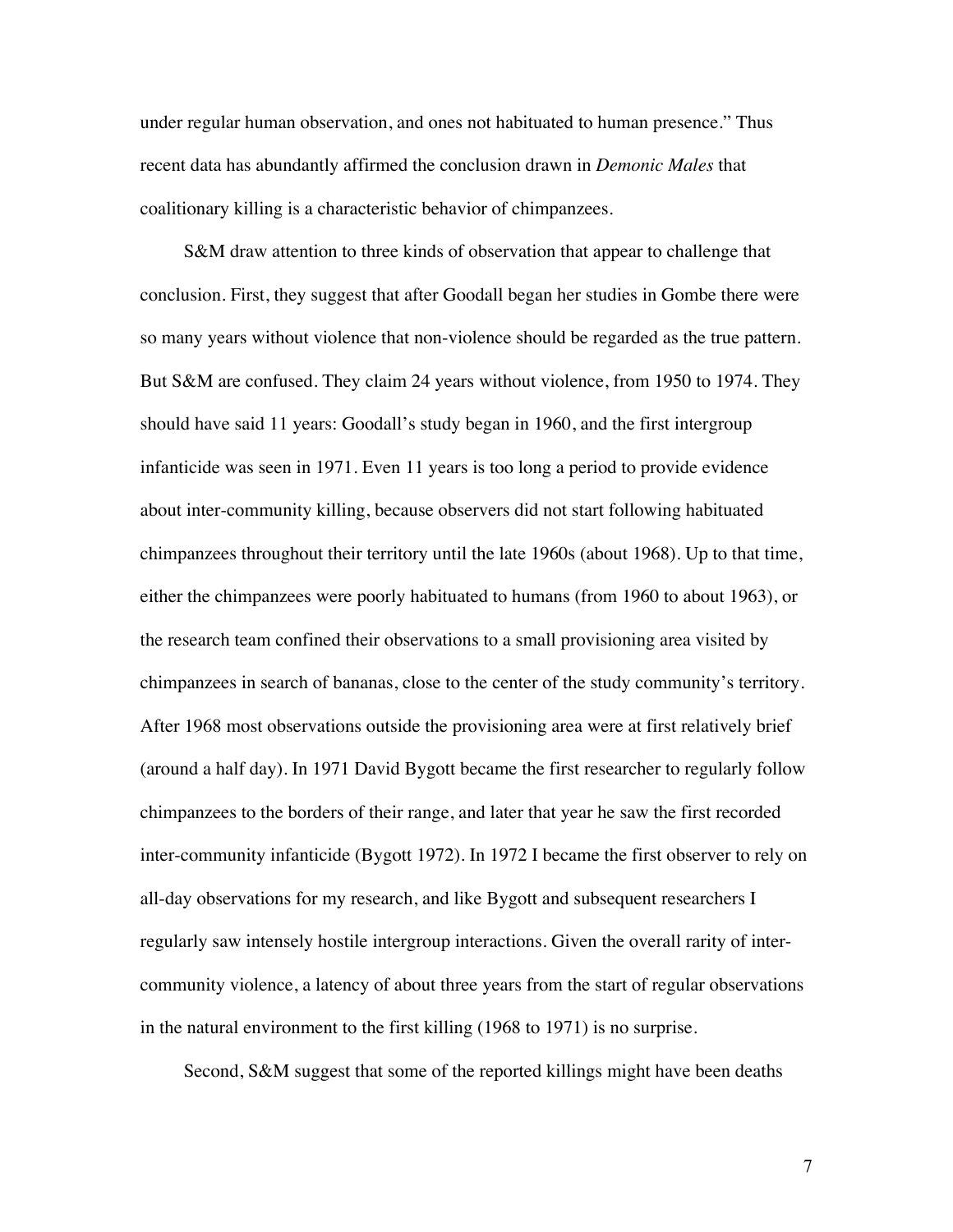from other causes. The quality of observation certainly varies. At one extreme, several killings in Kibale (Ngogo) have been filmed. At the other are cases of "suspected" killings (such as the death of Humphrey in Gombe, mentioned by S&M), in which a healthy adult male in the prime of life died without any known cause, except that circumstances suggest he had been a victim of an inter-community interaction. Wrangham et al. (2006) distinguished killings by whether they were "observed", "inferred", or "suspected", and gave frequency estimates both including and excluding "suspected" cases. Inclusion of "suspected" cases raised the estimated death rate from inter-community killing from 69 to 287/100,000/year, and from intra-community killings from 271 to 287/100,000/year. Whether or not "suspected" cases are included, the median death rates remain significant.

Third, S&M note that there are several other sites (they say "five") where chimpanzees have been studied without any records of lethal violence. Certainly there are various sites where scientists have studied chimpanzees without any record of coalitionary killing or other kinds of violence. In some cases there are obvious explanations. The chimpanzees may remain too poorly habituated to be observed closely throughout their territory (e.g. Lopé, Gabon; Mt Nimba, Guinea; Ugalla, Tanzania). The study community may be isolated from other chimpanzees (e.g. Bossou, Guinea; Kyambura, Uganda). Or the population density may be so low that inter-community interactions are very rare (a possible contributor to the lack of reports for Fongoli, Senegal). I agree with S&M that further data will be valuable. I look forward particularly to the discovery of peaceful association between members of neighboring communities, because such novel data would raise fascinating questions about behavioral variation and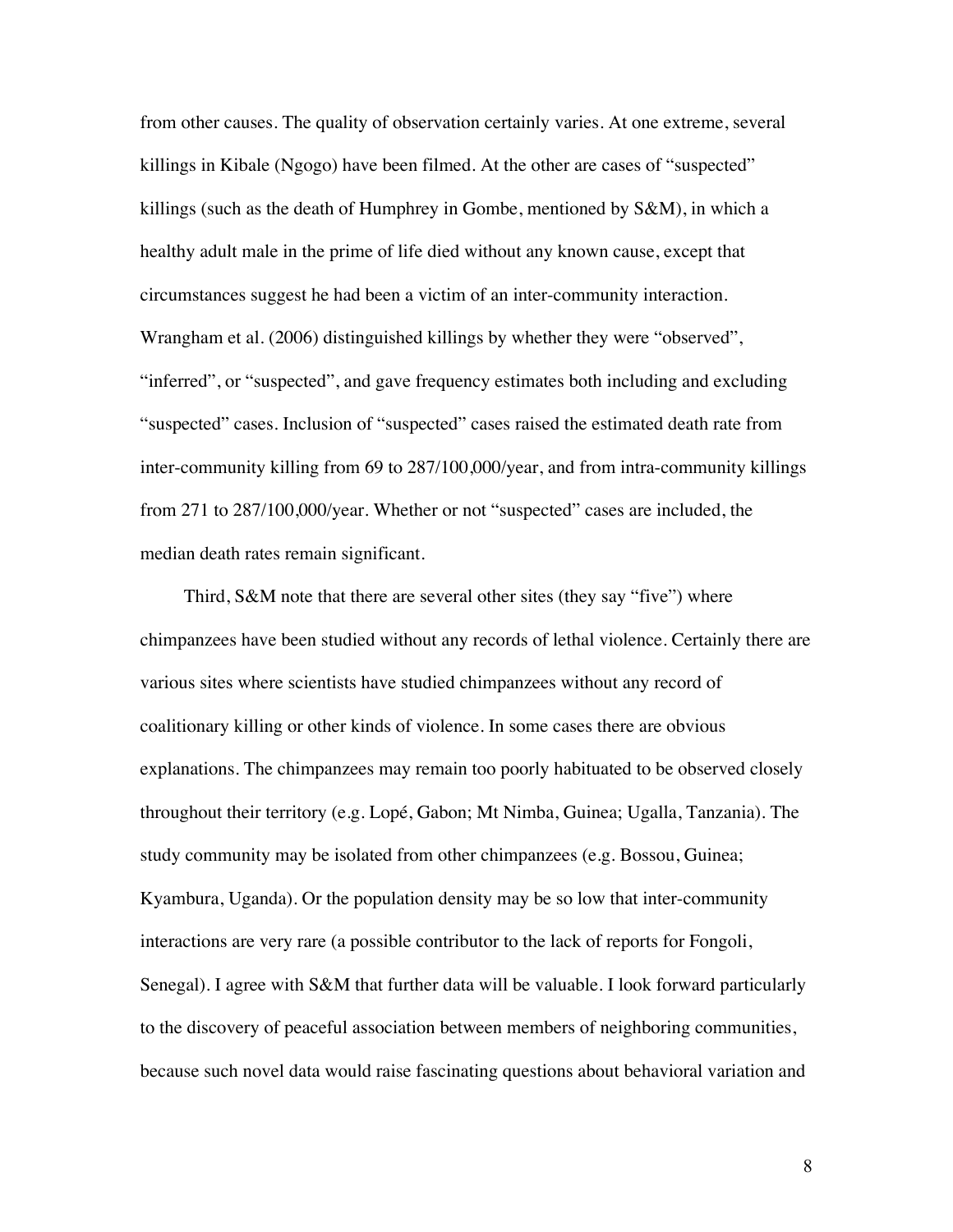its causes.

In sum the idea that the evidence for chimpanzee violence is "suspect and controversial" is not tenable. Killing by chimpanzees is rare but it has a wide geographical distribution and is recorded persistently, even though its occurrence is reduced by chimpanzees tending to avoid the borders with their neighbors (Wilson et al. 2007). Everyone involved with the care of chimpanzees in sanctuaries knows that adult males are so dangerous that they must be managed with great caution in order to avoid severe injury or death to conspecifics and even to humans. It is time to shift the conversation. Although coalitionary killing has been documented in some other primate species (Gros-Louis et al 2003, Campbell 2006, Valero et al 2006), chimpanzees have a predisposition for coalitionary killing far exceeding that in most primates. The question is why.

## *Explaining lethal violence in chimpanzees.*

The only developed theory of the evolution of coalitionary killing in chimpanzees with which I am familiar is the imbalance-of-power hypothesis, foreshadowed by various writers (e.g. Goodall 1986, Manson and Wrangham 1991, van der Dennen 1995), described in *Demonic Males* and elaborated by Wrangham (1999). S&M summarize the theory and characterize it as having three main components, each of which has a "serious flaw" that they articulate. For the sake of brevity I restrict my responses to S&M's "serious flaws".

S&M's first objection concerns the concept of "coalitionary killing." S&M believe this term is illegitimate because in their view, the claim that humans, chimpanzees and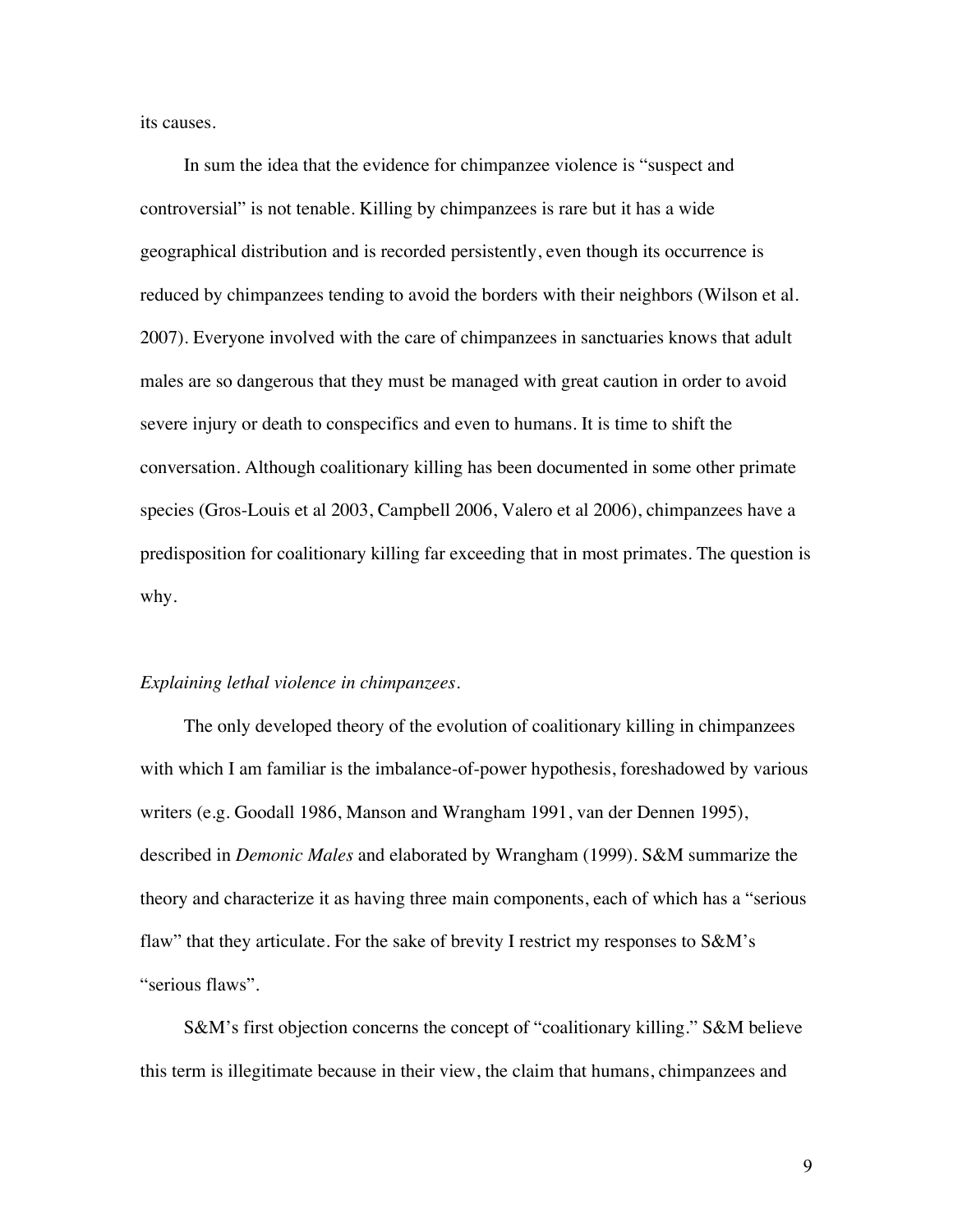ants exhibit "coalitionary killing" is bound to mean that in each species this behavior has "the same biological bases and motivations and therefore … driven by the same underlying natural causes."

I am surprised by this objection, and regret that Peterson and I did not make our position clearer. Contrary to S&M's inference, I used "coalitionary killing" solely as a descriptive term to denote two or more individuals acting jointly to kill a victim. The use of this term does nothing to constrain our understanding of the underlying biology. Specifically the description of coalitionary killing as occurring in both chimpanzees and humans has no bearing on the motivations that can be ascribed in each case. In a similar way I might describe bat, birds and moths as animals that "fly", but by doing so I assume nothing about the aerodynamic principles followed by the different species.

Whether or not the biology underlying coalitionary killing is in fact the same in chimpanzees and humans is an open question, though of course I hypothesize that there are important continuities. Answers will depend partly on which aspects of biology we are interested in, including adaptive consequences, neural architecture, proximate stimuli, developmental precursors, etc. They will not depend on our system of ethological categorization of behavior.

S&M's second objection is that the imbalance-of-power hypothesis fails to explain why coalitionary killing is so rare. For example they ask: "With regard to the imbalanceof-power argument, are we to believe that whenever a group of chimpanzees or humans perceives weakness in another individual or group, that group will attack and kill?" (Given that the intended victim can sometimes escape, the question would be more appropriate if it ended "will attack and *try to* kill?") S&M's discussion of this question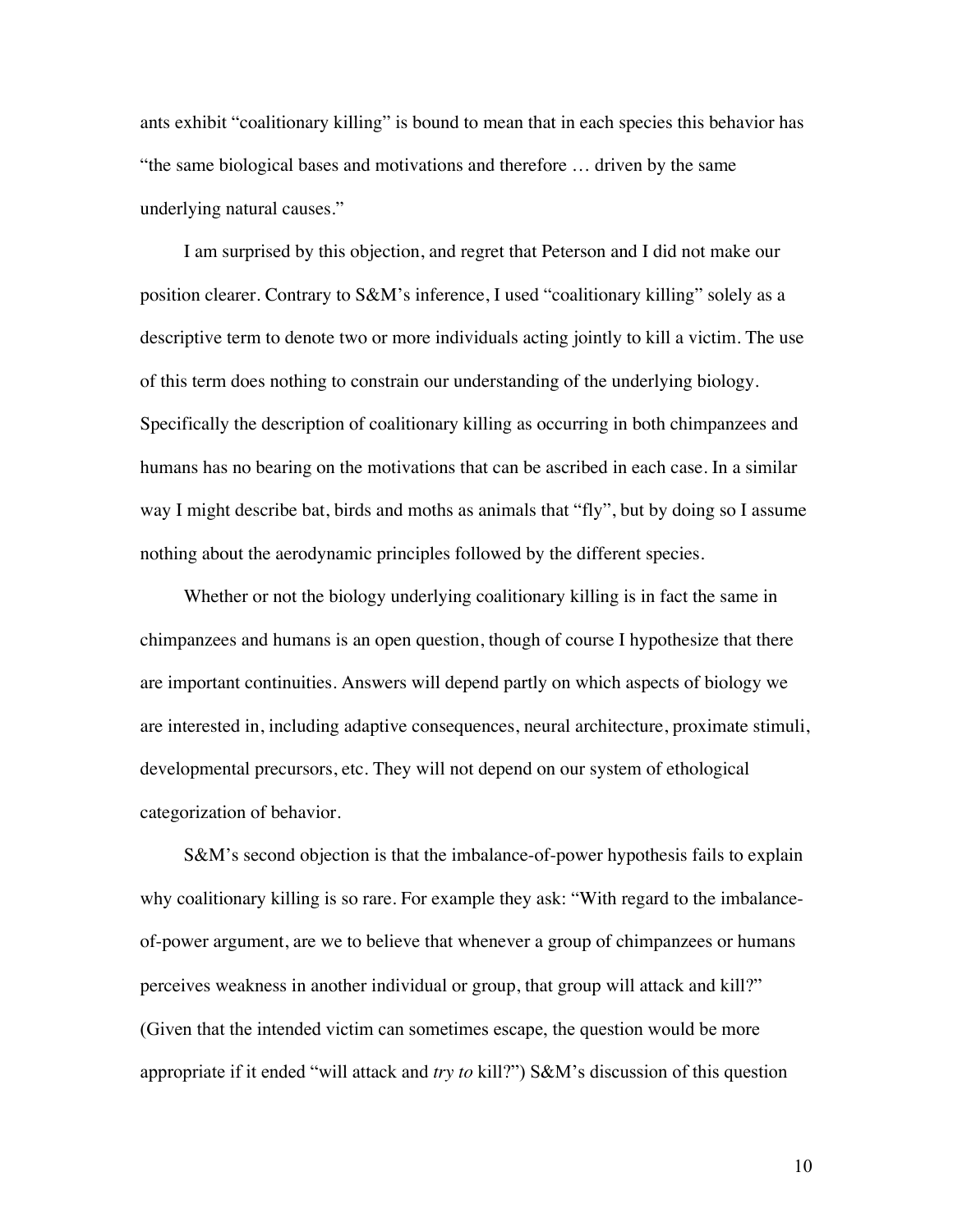reveals some misunderstanding of chimpanzee grouping dynamics and the imbalance-ofpower hypothesis.

S&M imply that the imbalance-of-power hypothesis would predict that any meeting between a solitary male and a larger group should lead to an attempted kill. However, encounters between a solitary male and a larger group ordinarily occur within communities, i.e. between individuals who are part of the same social network. In these cases the imbalance-of-power hypothesis does not predict attempts to kill, since (according to the hypothesis) not only must there be a sufficient imbalance of power that the aggressors can attack with impunity, but there must also be a state of hostility between the two meeting groups. In the case of chimpanzees, this state of hostility means that the two groups must be from different communities. In the case of pre-state humans, they can be from different tribes.

S&M's confusion on this point is reflected by their further questions along the same lines. They ask: "Do humans normally desire to do so [i.e. kill the weak], but are they restrained by laws and regulations and the fear of punishment?" It is nonsensical to think that killing has normally to be restrained "by laws and regulations and the fear of punishment". Because the imbalance-of-power hypothesis invokes intergroup hostility as one of its conditions for attempts to kill, it is an inadequate explanation of cases where both parties are subject to the same laws and therefore necessarily part of the same social network.

S&M continue with a provocative question: "Is this why it is easier to compare primitive, pre-state human societies with chimpanzees, since such societies are less constrained by laws and regulations because they are closer to "nature"?"" The answer is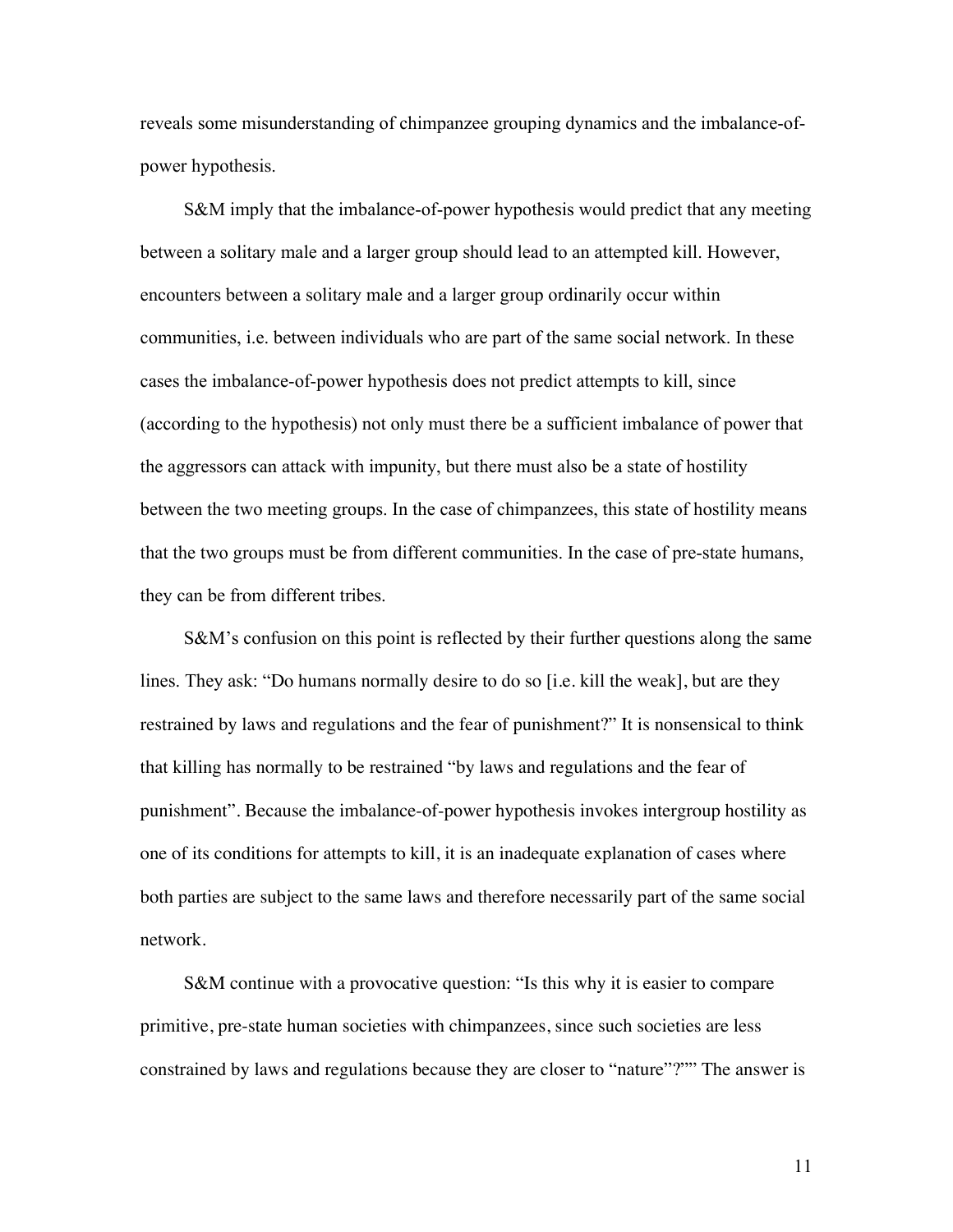"No." In my view it is indeed easier to establish comparisons about patterns of intergroup killing between chimpanzees and pre-state societies than between chimpanzees and state societies, but this is not because pre-state human societies are closer to "nature", whatever that means. Instead, similarity in a particular pattern of violence between prestate societies and chimpanzees (namely unprovoked killing of vulnerable members of a neighboring group) is easier to detect partly because the patterns of killing are less variable in each case than those among state societies. In intergroup hostility among state societies, by contrast, the roles of specialized military units, hierarchical leadership, huge groups, diverse weaponry, elaborate alliance systems and other features specific to state organization are significant complicating factors.

There is a second and equally important reason why comparisons among pre-state societies are particularly apposite for comparisons with chimpanzees: relationships among pre-state societies were often "anarchic", meaning that each society was so independent politically that its success depended solely on its own military resources. Among the tribes of hunter-gatherers in the Andaman Islands, for example, there were no alliances and a permanent state of war. Kelly (2000: 118-119) states that "peace was unattainable in external war (between cultural groups that speak mutually unintelligible languages)." Under these conditions the imbalance-of-power hypothesis does predict consistent efforts to attack and kill vulnerable members of neighboring groups. Such a pattern (attacking members of neighboring tribes whenever they were encountered and vulnerable) was indeed reported by Kelly (2000).

S&M's questions, asking under what conditions the imbalance-of-power hypothesis accounts for attempts to kill, are useful in opening up an important topic, which is why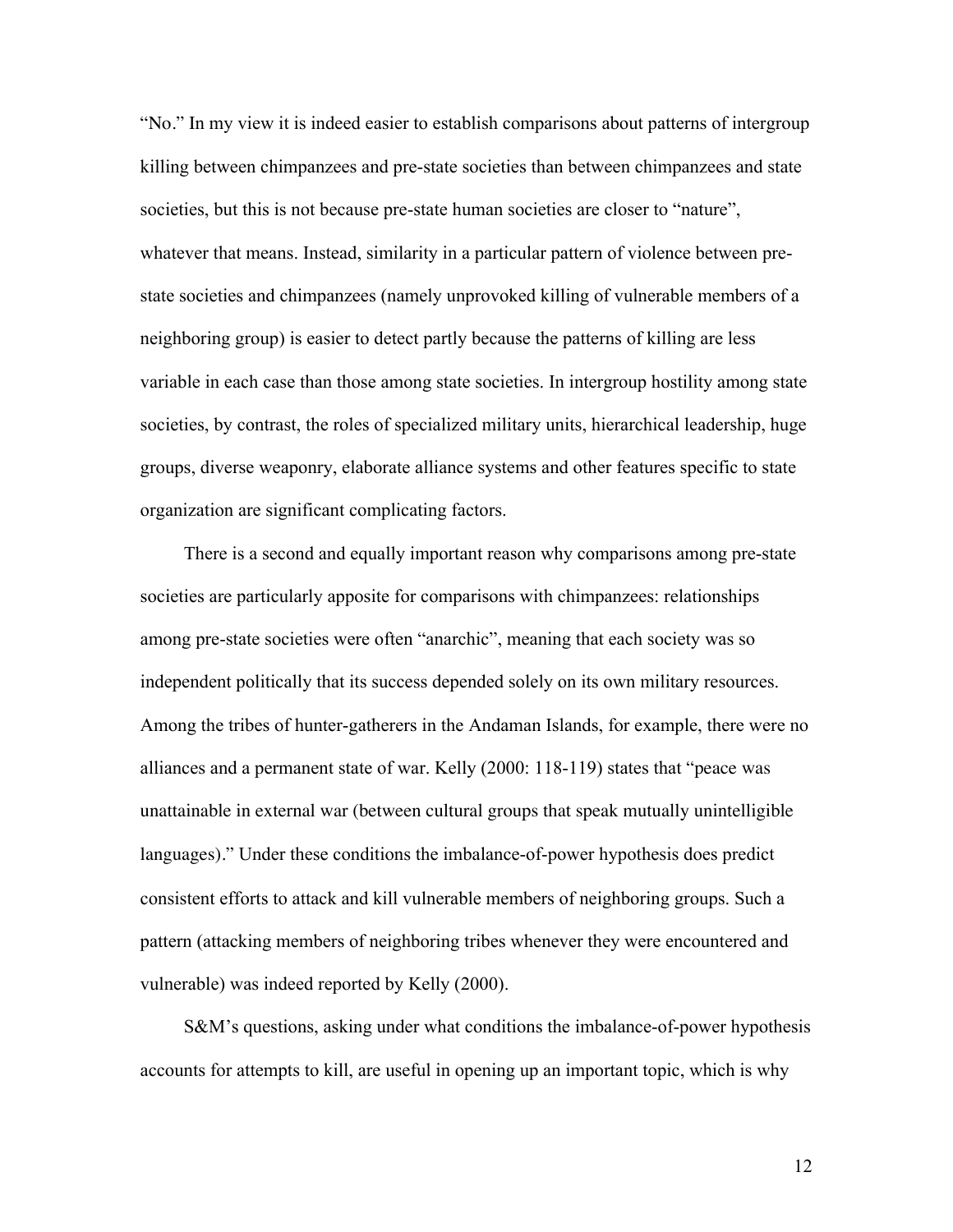there is enormous variation in the rates of inter-group killing among human societies, including hunter-gatherers. There is not sufficient room here to explore in detail the problems raised by surveys of intergroup violence and war among hunter-gatherers, but two points are crucial. First, the majority of surveys of war among hunter-gatherers do not distinguish cases of people living surrounded by other hunter-gatherers, from cases where they are part of a socio-political system involving dominant groups of farmers. The imbalance-of-power hypothesis predicts consistent attempts to kill only in the former systems, where political relationships are anarchic. Second, the difference between internal and external war is vital. In the extreme form of this distinction, external war is war between tribes speaking mutually unintelligible languages, whereas internal war is between villages or other groups within a tribe (Kelly 2000). The imbalance-of-power hypothesis predicts consistent attempts to kill only in external war. In internal war, by contrast, opponents are socially linked to each other via a variety of allies and affines. Under these conditions the imbalance-of-power hypothesis is only one part of the explanation: other ideas are needed to account for the complex effects of witnesses, reputations, alliance dynamics etc.

The third of S&M's "serious flaws" was that my concept of a "dominance drive" was "entirely inappropriate." I used "dominance drive" to refer to the striving of male chimpanzees to dominate members of neighboring communities. S&M's objection was primarily that the "the word *drive* is problematic because it has been used in so many different ways." I agree that the word "drive" had a confusing history in ethology in the 1960s. But I do not think my use of the term "drive" created much confusion, since it should have been obvious that I was merely trying to express the notion that chimpanzees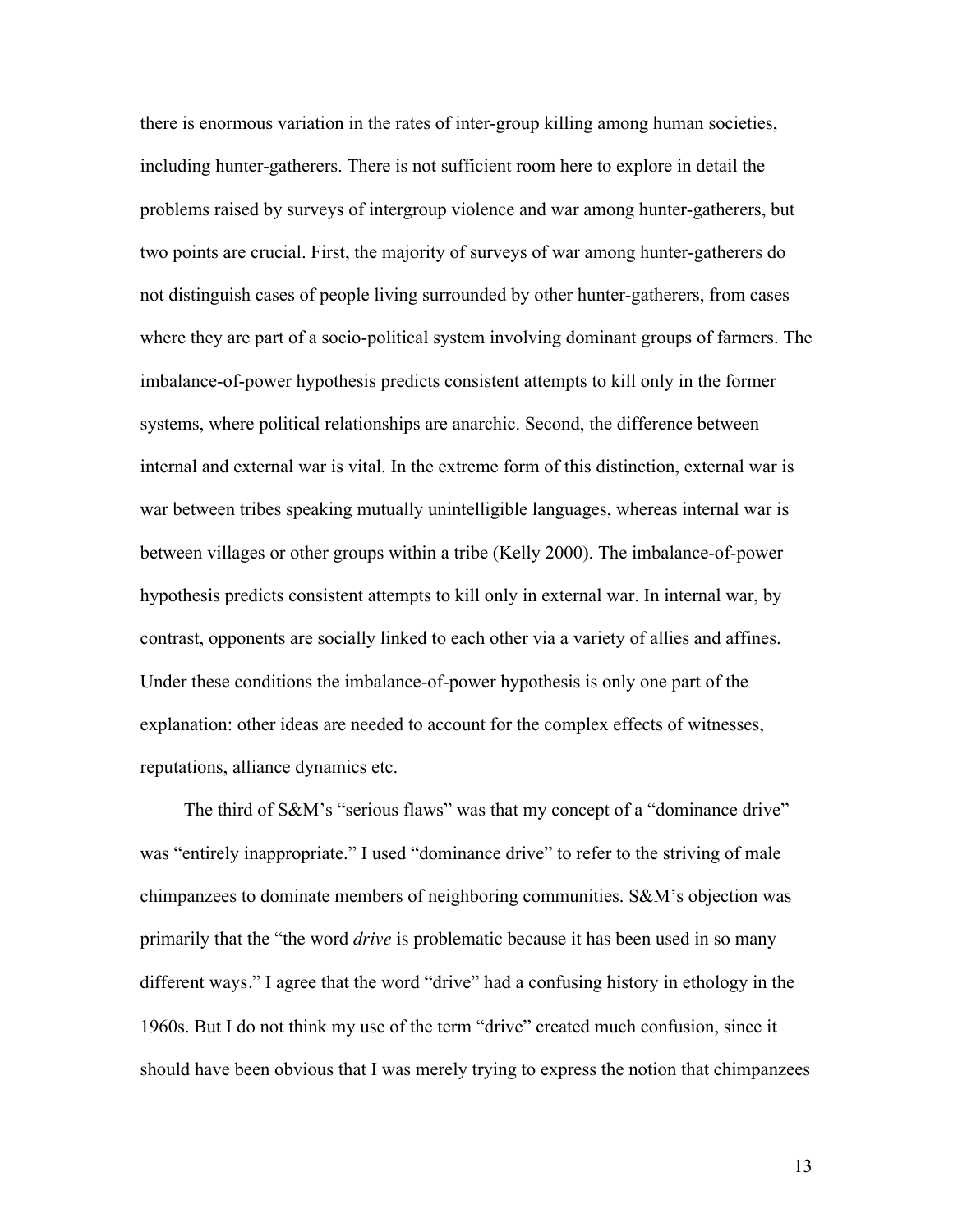spontaneously show much behavior directed towards eagerly dominating others. Evidence for this phenomenon in chimpanzees is seen within communities. Thus males give many spontaneous aggressive displays to each other when rising in rank, followed by a cessation of displays when the target gives formal signals of submission. De Waal (1986: 474) calls this behavior "status-striving", defined as an "intentional striving caused by an appetence for dominance". ("Appetence" is a "strong craving or desire".) S&M may find the concept of status-striving or a dominance drive inappropriate, but they offer no alternative account. Whatever we call it, I believe that all observers of chimpanzees would agree that males exhibit an intense competition for status, which we may call "status-striving", "victory appetite" or a "dominance drive" depending on our preference.

S&M summarize their objections to the imbalance-of-power hypothesis by saying that the hypothesis is not "sufficient to explain violent behavior in chimpanzees or humans." I agree whole-heartedly: there are vast complexities in the nature and patterning of violence, and of course the imbalance-of-power hypothesis does not capture all of them. But in its favor the imbalance-of-power hypothesis represents a start at solving the extraordinary, important and chilling problem of explaining why chimpanzees make deliberate attacks on victims from neighboring communities who are outnumbered and over-powered, in a manner evocative of various human practices and contexts.

Competing hypotheses have been examined but receive little support (Williams et al. 2004; Wilson et al. 2004). First, chimpanzees could in theory have a generalized tendency to attack unfamiliar individuals. However, the likelihood of an attack clearly depends on the relative balance of power (Crofoot and Wrangham, 2009). Second,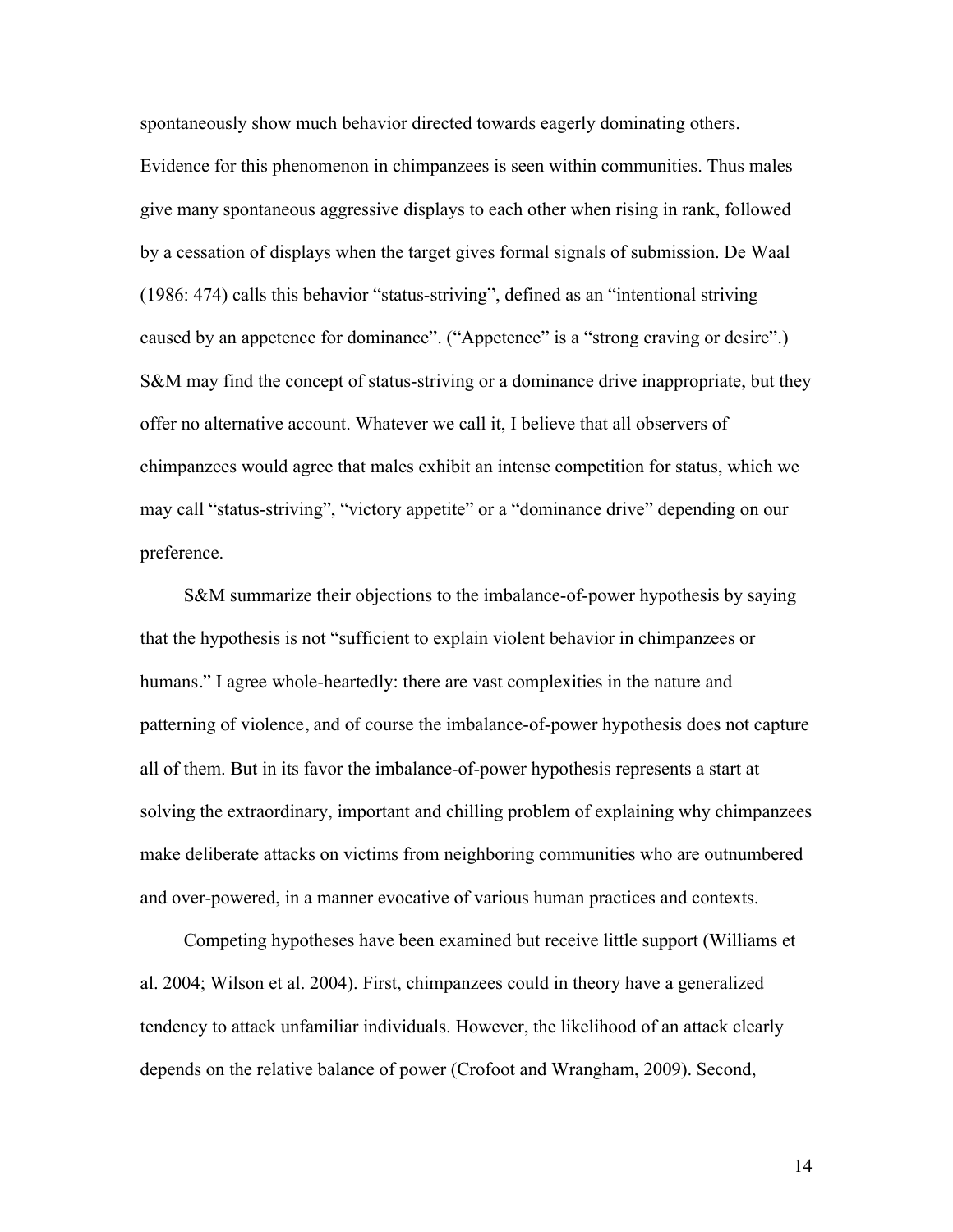specific individuals might be particularly prone to violence. However although individual variation has been shown for predatory aggression by chimpanzees (Gilby et al. 2008) and for rank-related frequencies of intra-community aggression (Muller and Wrangham 2004), Wilson et al. (2001) found equally strong responses to playbacks of strangers among all seven adult males in their study. Third, attacks could be provoked by immediate competition over resources. Relevant stimuli could include the presence of sexually active females, the presence of preferred food patches, a season of ecological stress or a long-term shortage of land or females. None of these has yet been demonstrated to be important, however (Wilson et al. 2004). Only the imbalance-ofpower hypothesis has been strongly supported, since much evidence shows that chimpanzees are sensitive to power imbalances, tend to reduce the number of males in neighboring communities, and gain fitness advantages by doing so (Crofoot and Wrangham 2009).

Finally S&M complain that *Demonic Males* pays too little attention to an idea presented by Power (2001), who argued that human interference in Gombe may have exacerbated a natural tendency to violence. "It seems possible," she concluded, "that quite unintentionally the Gombe feeding methods brought about the stressful emotive atmosphere of rare, acute food crisis such as might be brought about through either overpopulation or prolonged natural disaster, which may have made adaptive, under the special circumstances, a change to the mode of resource defense Krebs and Davies (1981) refer to as 'despotism': exclusion of others from resources." (Power 2001: 243). This quote shows that whether or not the Gombe killings were promoted by the provision of some bananas, Power thought that chimpanzees also exhibit such behavior in relation to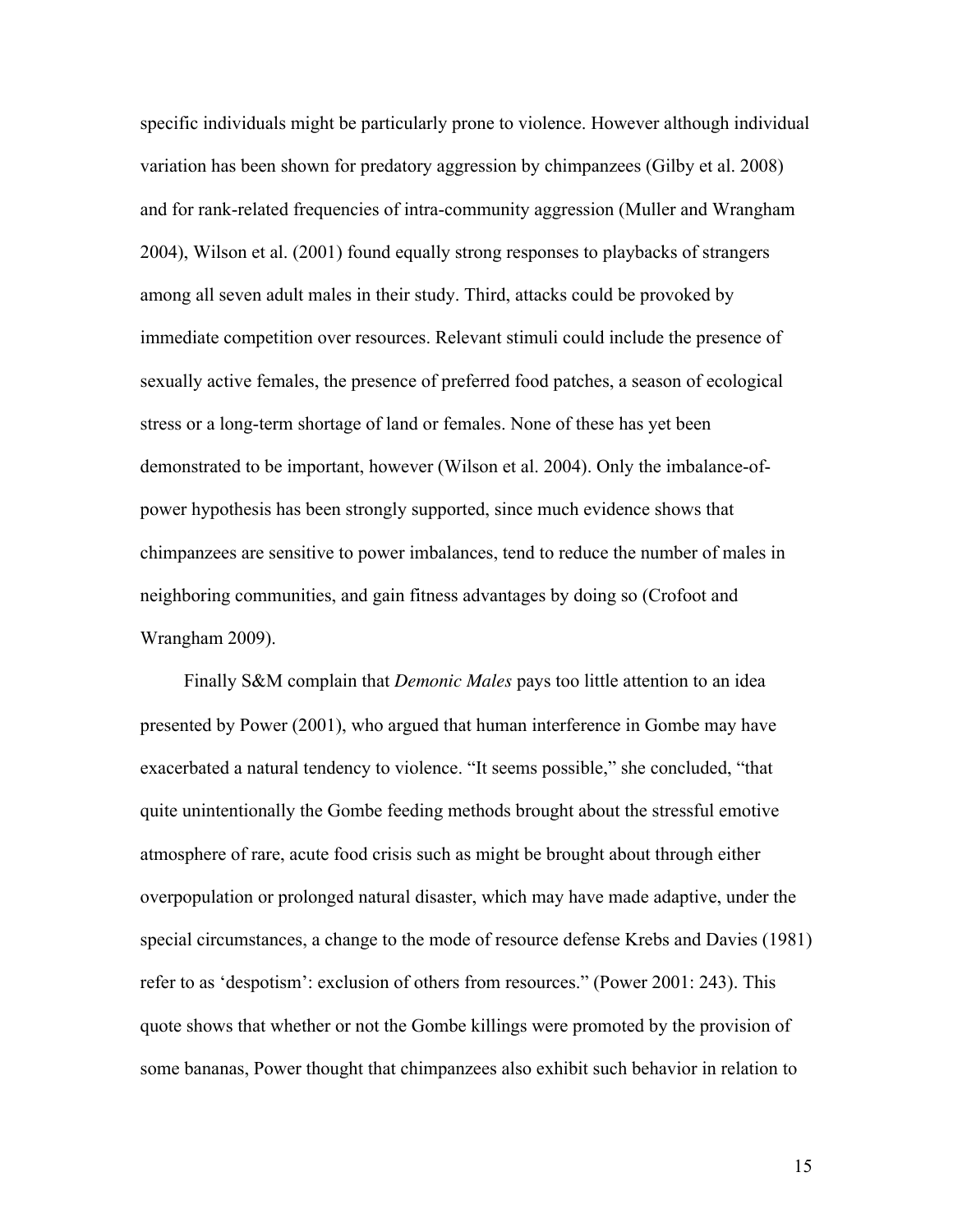natural events. She did not, however, present a theory for why they should do so.

Power (2001) speculated that the provision of large numbers of bananas in a small area (particularly in 1966-68) could have contributed to the killing of adults several valleys away in 1974-77. It is difficult to test her idea, but it clearly involves a large number of assumptions. Power (2001) also suggested that Ngogo (Kibale) would be a more informative site, on the basis that it was undisturbed. The Ngogo chimpanzees have indeed never been provisioned, but now that they have been habituated they prove to have had a rate of death from coalitionary killing that exceeds even that reported from Gombe (Table 2 in Wrangham et al 2006).

#### *The relevance of coalitionary killing in chimpanzees to warfare in humans.*

*Demonic Males* suggests that inter-group killings could have occurred in the ancestral lineages of both chimpanzees and humans, all the way back to their common ancestor. S&M make two main objections to this idea.

First they are skeptical that chimpanzees (strictly, the genus *Pan*) and humans are each other's closest ancestor. As a result, they view behavioral reconstruction on the basis of similarities in behavior between *Pan* and humans as a misguided enterprise. The data on ape phylogeny are strong however. The trichotomy among chimpanzees, humans and gorillas has been resolved in favor of chimpanzees and humans as sister clades (with gorillas as an outgroup) on the basis of the following types of evidence: total single-copy DNA hybridization (Caccone and Powell, 1989), mitochondrial genes (Ruvolo et al. 1991), the entire mitochondrial genome (Horai et al. 2005), multiple independent DNA data-sets (Ruvolo 1997; Chen and Li, 2001), non-coding DNA (Xq13.3) (Kaessmann et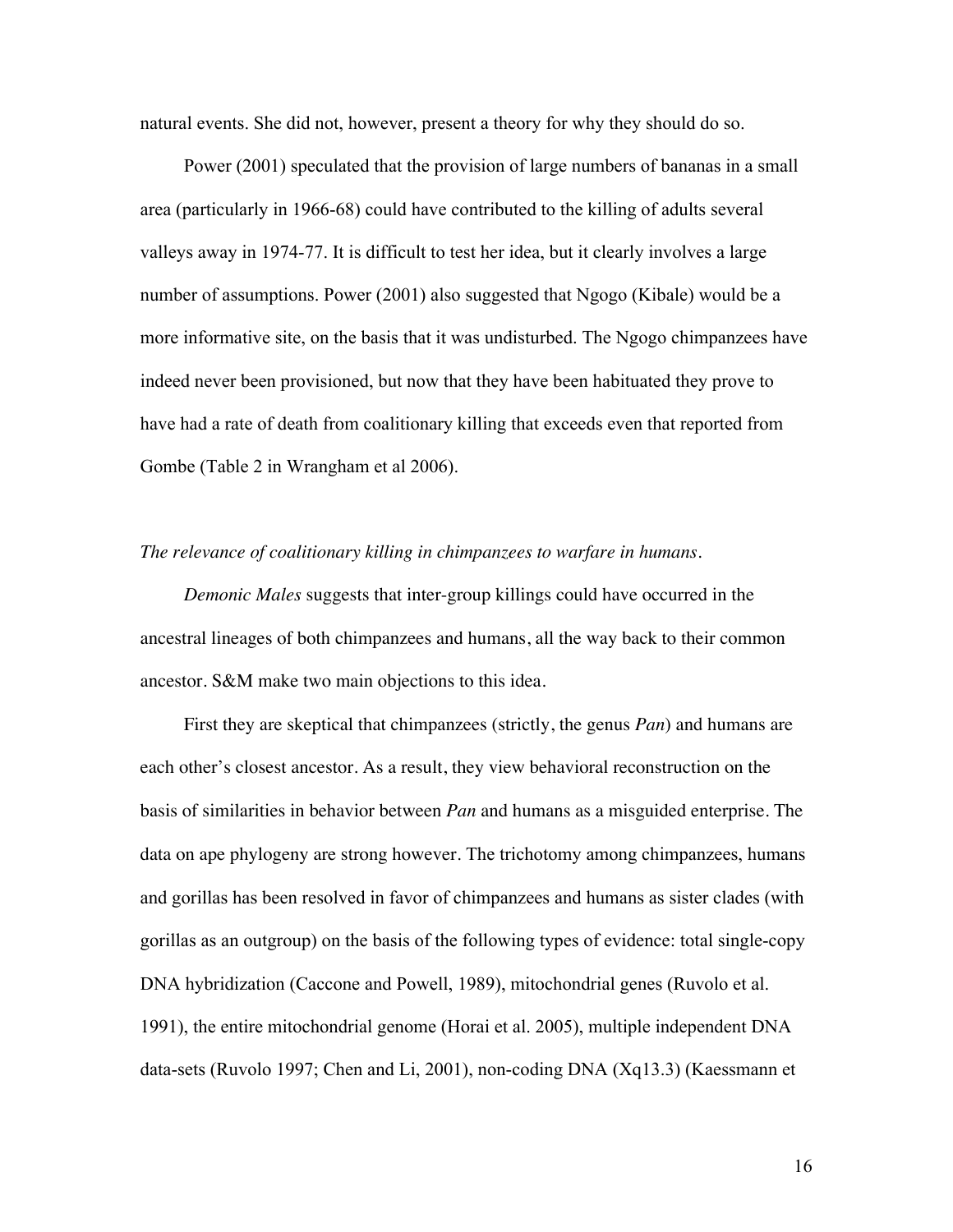al. 2001),  $\Delta I$ u elements (Salem et al. 2003), and most notably,  $\sim 10$  million aligned base pairs (Patterson et al. 2006). No large data-sets contradict these results. Data suggesting alternative gene trees can occasionally be found, and is ascribed to lineage sorting of ancestral polymorphisms (Ruvolo 1997; Chen and Li, 2001). The evidence for *Pan* and humans being each other's closest relatives is now so overwhelming that the scientific community and NIH decided to spend millions of dollars sequencing the chimpanzee genome before that of any other primate.

Second, S&M say that "even if the chimpanzee were a good model for the ancestral hominid, this would not mean that humans would necessarily share specific behavioral traits." I agree, and I have made the same point myself several times. The fact that chimpanzees and humans share a rare behavior (coalitionary killing of male neighbors) raises the possibility that the behavior has occurred continuously in both lineages since their common ancestry, but it does not prove it. The hypothesis of common ancestry for such behaviors will be testable with genetic and neurobiological data.

# *Concluding comments.*

*Demonic Males* represents an early effort at understanding the taxonomic distribution and functional significance of coalitionary killing, and its essential evidence and arguments have been well supported by subsequent observations and ideas (e.g. Wilson et al. 2004, Williams et al. 2004, Watts et al. 2006, Boesch et al. 2007, Sherrow and Amsler 2007, Boesch et al. 2008). I agree with S&M that there are many questions left unanswered, and I believe that continuing research offers the prospect of ever more important insights about the biological, environmental, social and cultural influences on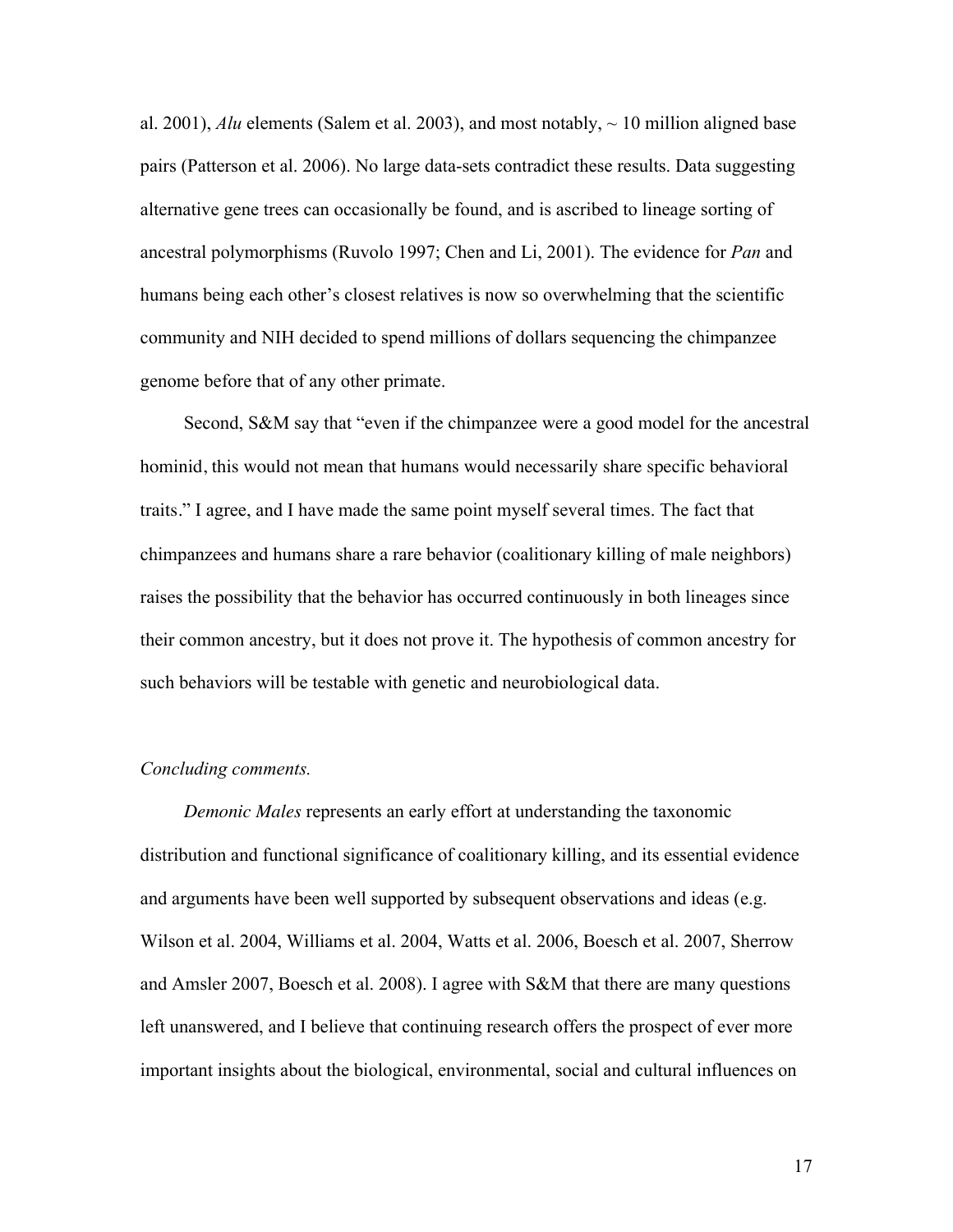violence. As we probe such topics, I hope that various distractions can be avoided.

First, a theory about a particular set of behaviors (whether it is about killing, or any other behavior, such as feeding, or dancing) should not be criticized for failing to explain "much of human behavior." Contrary to S&M's implications with their dancing parody, *Demonic Males* is focused on violence as a specific problem, not as a prime mover underlying human behavior in general. The fact that *Demonic Males* does not review affiliation, trust, sexual behavior, foraging and so on does not mean that Peterson or I think these topics unimportant. We both consider them very important. It simply means that *Demonic Males* had a particular focus. *Demonic Males* is completely compatible with the obvious fact that men are often caring, loving, cooperative and moral in the best sense. I regret that anyone should have thought otherwise.

Second, superficial similarities with past ideas are no basis for dismissing contemporary theories. To my mind S&M exaggerate the similarities between the imbalance-of-power hypothesis and early Christian beliefs about human ethics. But even a strong resemblance would merely justify caution in evaluation, rather than rejection.

Third, we should strive to avoid false dichotomies. To S&M human behavior is determined by socialization and culture, and not by nature. But behavior is always the product of both nurture and nature. To S&M, male violence stems either from male competition or female choice. But the behavior of both males' and females' behavior affects the course of evolution. To S&M, australopithecines were the hunted, not the hunters. But chimpanzees are both hunted and hunters, and australopithecines were probably the same. As we seek to explain complex behaviors we must be open to an interacting set of influences.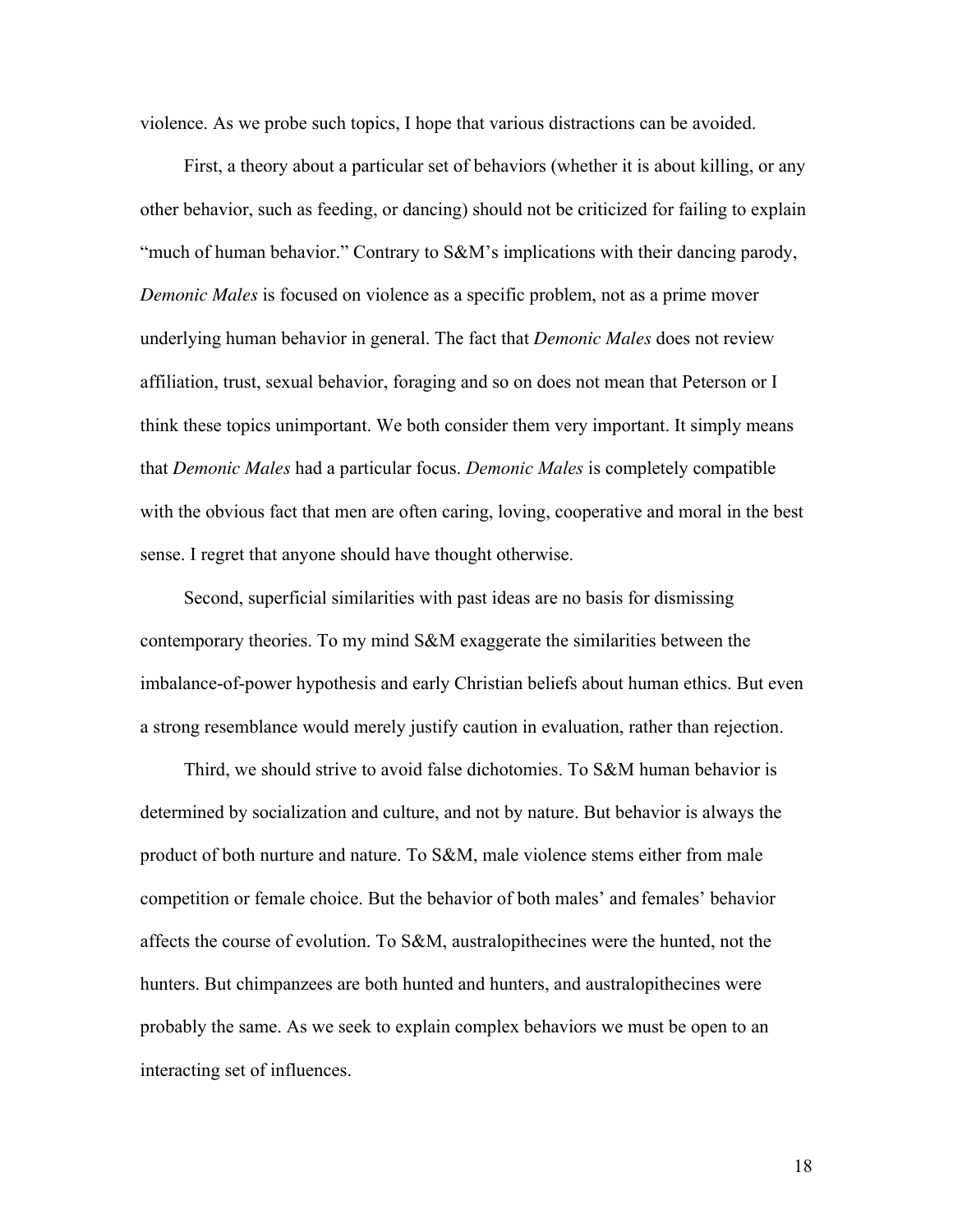Finally, I hope that those of us involved in the search for a helpful theory of violence can avoid trivializing each other's efforts. I would be the first to admit that the imbalance-of-power hypothesis does not give us a working prescription for non-violence. But by stressing the particular dangers of male coalitionary behavior *Demonic Males* contributes to an ongoing debate about the prospects for promoting non-violence through the education of women and their increased representation in legislative bodies. Since *Demonic Males* was published I have participated in annual seminars with such programs as *Women Waging Peace*, in which participants represent conflict zones from around the world. I have repeatedly found that they cherish the optimism represented in *Demonic Males* by its identification of some sources of violence that we can do something about – namely, the appalling ease with which men are induced to violence under some circumstances.

Peterson and I ended our book with this challenge: "If we are cursed with a demonic male temperament and a Machiavellian capacity to express it, we are also blessed with an intelligence that can, through the acquisition of wisdom, draw us away from the 5-million-year stain of our ape past." I agree that whether the stain is 5 million years old remains an open question, but however old it is, we can all agree about the urgency of leaving it behind. William James, Jane Goodall, Robert Hinde and David Hamburg have written constructively about a brighter future. The aim of the nascent theory represented in *Demonic Males* is to follow in that important tradition.

#### Acknowledgments

Joám Pim Evans kindly invited this essay. For constructive comments I am grateful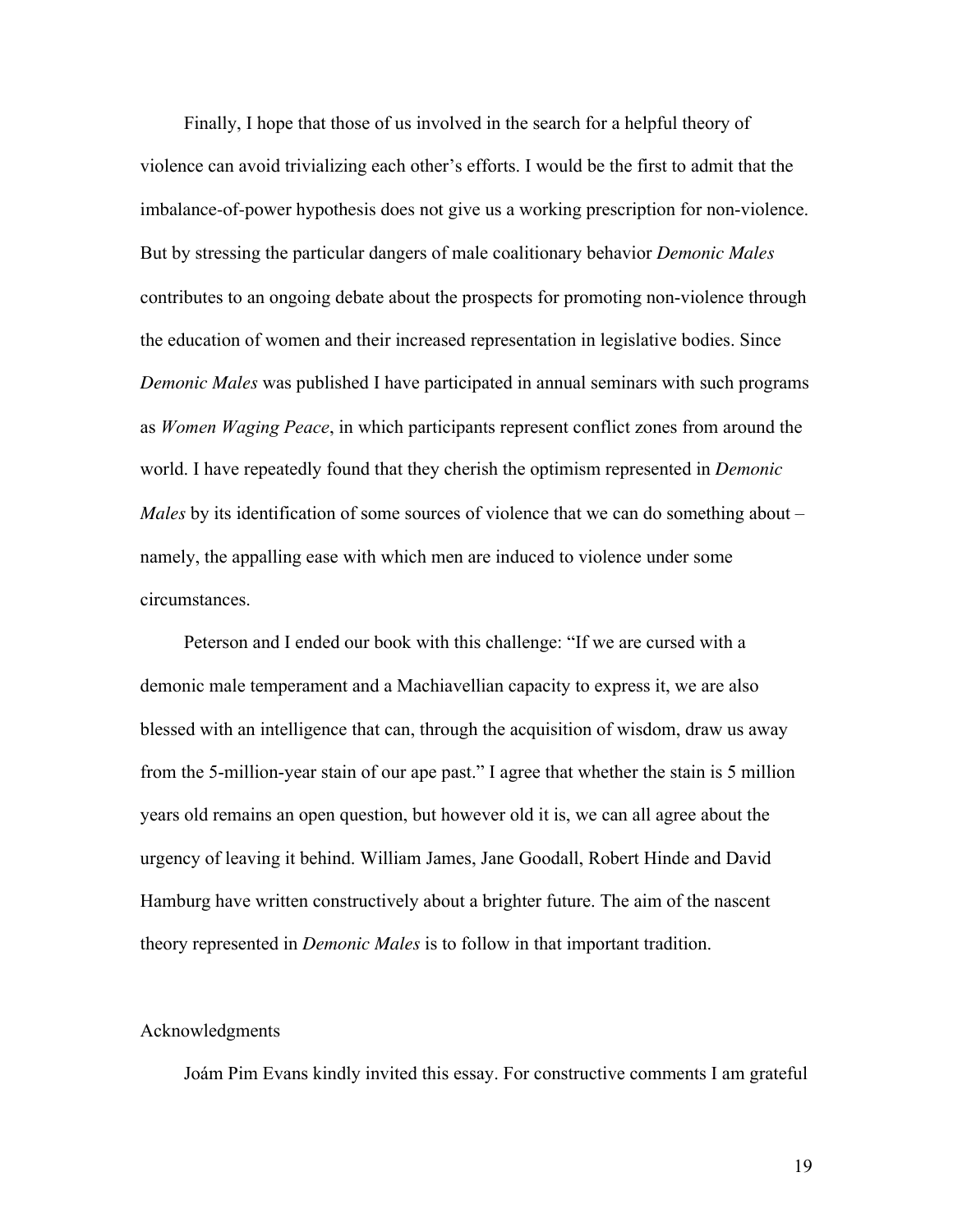to Luke Glowacki, Robert Hinde, Martin Muller, Dale Peterson, Maryellen Ruvolo, Michael Wilson and Bill Zimmerman.

## References

- Boesch, C., Head, J., Tagg, N., Arandjelovic, M., Vigilant, L. & Robbins, M. M. 2007. Fatal chimpanzee attack in Loango National Park, Gabon. *International Journal of Primatology*, 28, 1025-1034.
- Boesch, C., Crockford, C., Herbinger, I., Wittig, R., Moebius, Y. & Normand, E. 2008. Intergroup conflicts among chimpanzees in Tai National Park: lethal violence and the female perspective. *American Journal of Primatology*, 70, 519-532.
- Bygott, J. D. 1972. Cannibalism among wild chimpanzees. *Nature*, 238, 410-411.
- Caccone, A. & Powell, J. R. 1989. DNA divergence among hominoids. *Evolution*, 43, 925-942.
- Campbell, C. J. 2006. Lethal intragroup aggression by adult male spider monkeys (*Ateles geoffroyi*). *American Journal of Primatology*, 68, 1197-1201.
- Chen, F. C. & Li, W. H. 2001. Genomic divergences between humans and other hominoids and the effective population size of the common ancestor of humans and chimpanzees. *American Journal of Human Genetics*, 68, 444–456.
- Clark, M. E. 2002. *In Search of Human Nature*. London: Routledge.
- Crofoot, M. C. & Wrangham, R. W. 2009. Intergroup aggression in primates and humans: the case for a unified theory. In: *Mind the Gap* (Ed. by Kappeler, P. M. & Silk, J.), pp. 171- 197. Berlin: Springer-Verlag.
- de Waal, F. B. M. 1986. The integration of dominance and social bonding in primates. *Quarterly Review of Biology*, 61, 459-479.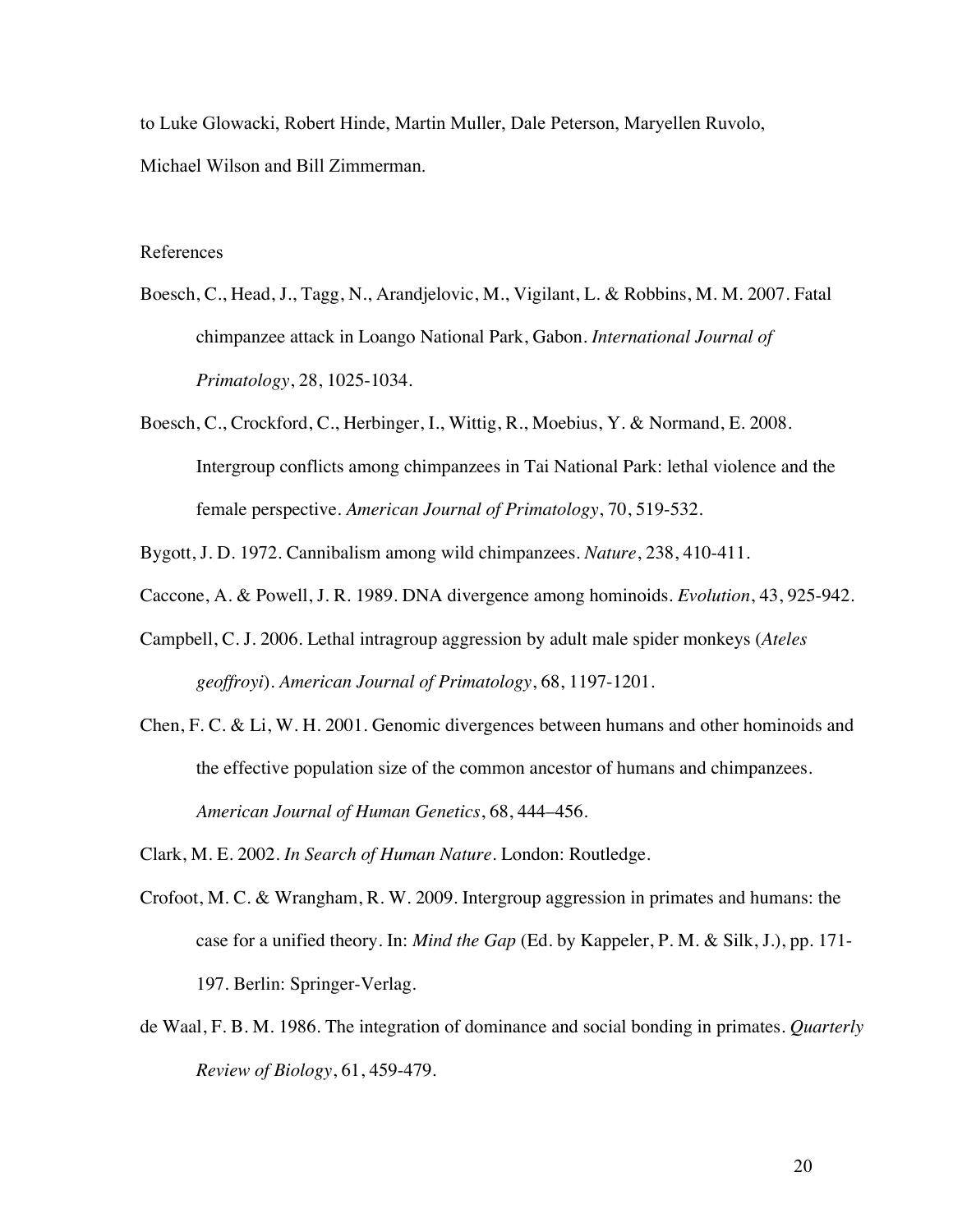- Gilby, I. C., Eberly, L. E. & Wrangham, R. W. 2008. Economic profitability of social predation among wild chimpanzees: individual variation promotes cooperation. *Animal Behaviour*, 75, 351-360.
- Goodall, J. 1986. *The Chimpanzees of Gombe: Patterns of Behavior*. Cambridge MA: Harvard University Press.
- Goossens, B., Setchell, J. M., Tchidongo, E., Dilambaka, E., Vidal, C., Ancrenaz, M. & Jamart, A. 2005. Survival, interactions with conspecifics and reproduction in 37 chimpanzees released into the wild. *Biological Conservation*, 123, 461-475.
- Hamburg, D. A. 2010. *Preventing Genocide: Practical Steps Towards Early Detection and Effective Action.* Boulder, CO: Paradigm.
- Hamburg, D. A. & Trudeau, M. B. 1981. *Biobehavioral Aspects of Aggression*. New York: Alan R. Liss.
- Hashimoto, C. & Furuichi, T. 2005. Possible intergroup killing in chimpanzees in the Kalinzu Forest, Uganda. *Pan Africa News*, 10, 31-32.
- Hinde, R. & Rotblat, J. 2003. *War No More: Eliminating Conflict in the Nuclear Age*. London: Pluto Press.
- Horai, S., Hayasaka, K., Kondo, R., Tsugane, K. & Takahata, N. 1995. Recent African origin of modern humans revealed by complete sequences of hominoid mitochondrial DNAs. *Proc Natl Acad Sci USA*, 92, 532–536.

James, W. 1910. The moral equivalent of war. *International Conciliation*, 27, 3-20.

Kaessmann, H., Wiebe, V., Weiss, G. & Pääbo, S. 2001. Great ape DNA sequences reveal a reduced diversity and an expansion in humans. *Nature Genetics*, 27, 155-156.

Keeley, L. H. 1996. *War Before Civilization.* New York: Oxford University Press.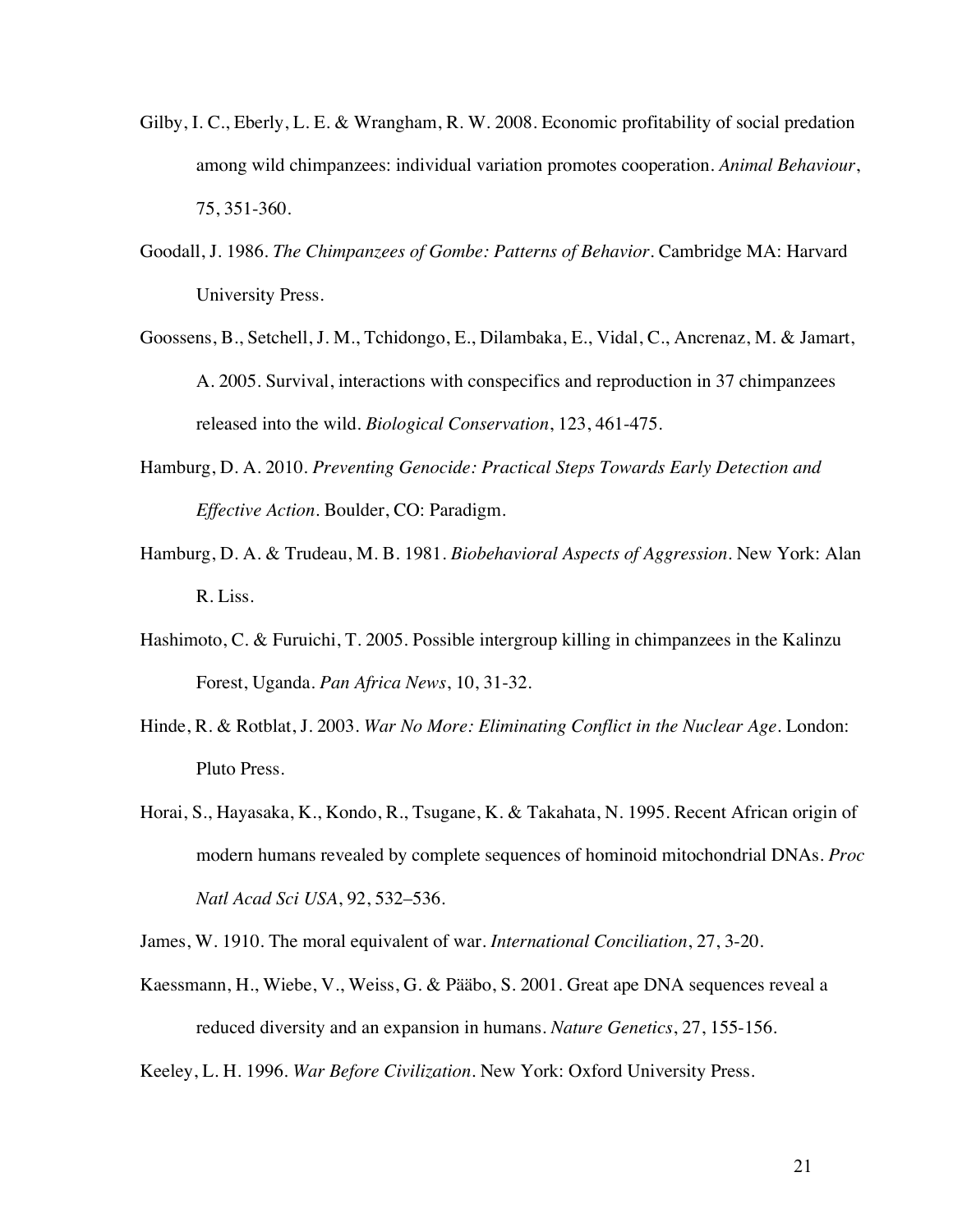- Kelly, R. C. 2000. *Warless Societies and the Origins of War.* Ann Arbor, MI: University of Michigan Press.
- Krebs, J. R. & Davies, N. B. 1981. *An Introduction to Behavioural Ecology.* Oxford: Blackwell.
- Manson, J. H. & Wrangham, R. W. 1991. Intergroup aggression in chimpanzees and humans. *Current Anthropology*, 32, 369-390.
- Muller, M. N. & Wrangham, R. W. 2004. Dominance, aggression and testosterone in wild chimpanzees: A test of the 'challenge hypothesis'. *Animal Behaviour*, 67, 113-123.
- Patterson, N., Richter, D. J., Gnerre, S., Lander, E. S. & Reich, D. 2006. Genetic evidence for complex speciation of humans and chimpanzees. *Nature*, 441, 1103-1108.
- Power, M. 1991. *The Egalitarians Human and Chimpanzee: An Anthropological View of Social Organization.* Cambridge: Cambridge University Press.
- Reynolds, V. 2005. *The Chimpanzees of the Budongo Forest: Ecology, Behaviour and Conservation.* Oxford: Oxford University Press.
- Ruvolo, M. 1997. Molecular phylogeny of the hominoids: inferences from multiple independent DNA sequence data sets. *Molecular Biology and Evolution*, 14, 248-265.
- Ruvolo, M., Disotell, T. R., Allward, M. W., Brown, W. M. & Honeycutt, R. L. 1991. Resolution of the African hominoid trichotomy by use of a mitochondrial gene sequence. *Proc. Natl. Acad. Sci. U.S.A.*, 88, 1570-1574.
- Salem, A. H., Ray, D. A., Xing, J., Callinan, P. A., Myers, J. S., Hedges, D. J., Garber, R. K., Witherspoon, D. J., Jorde, L. B. & Batzer, M. A. 2003. *Alu* elements and hominid phylogenetics. *Proc Natl Acad Sci USA*, 100, 12787–12791.
- Sherrow, H. M. & Amsler, S. J. 2007. New intercommunity infanticides by the chimpanzees of Ngogo, Kibale National Park, Uganda. *International Journal of Primatology*, 28, 9-22.